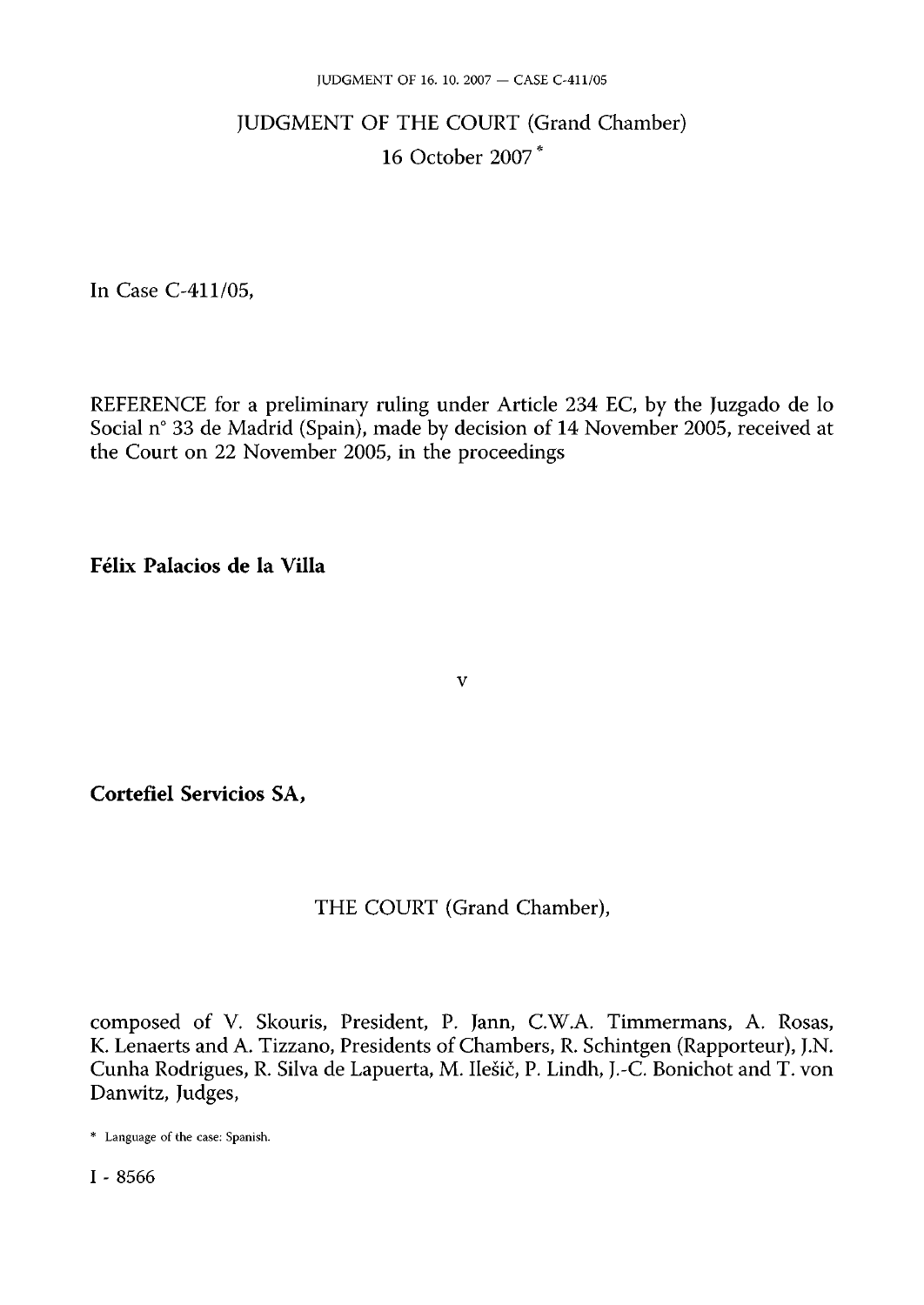Advocate General: J. Mazák, Registrar: M. Ferreira, Principal Administrator,

having regard to the written procedure and further to the hearing on 21 November 2006,

after considering the observations submitted on behalf of:

- Mr Palacios de la Villa, by P. Bernal de Pablo Blanco, abogado,
- Cortefiel Servicios SA, by D. López González, abogado,
- the Spanish Government, by M. Muñoz Pérez, acting as Agent,
- Ireland, by D.J. O'Hagen, acting as Agent, N. Travers and F. O'Dubhghaill, BL, and M. McLaughlin and N. McCutcheon, solicitors,
- the Netherlands Government, by H.G. Sevenster, M. de Mol and P.P.J. van Ginneken, acting as Agents,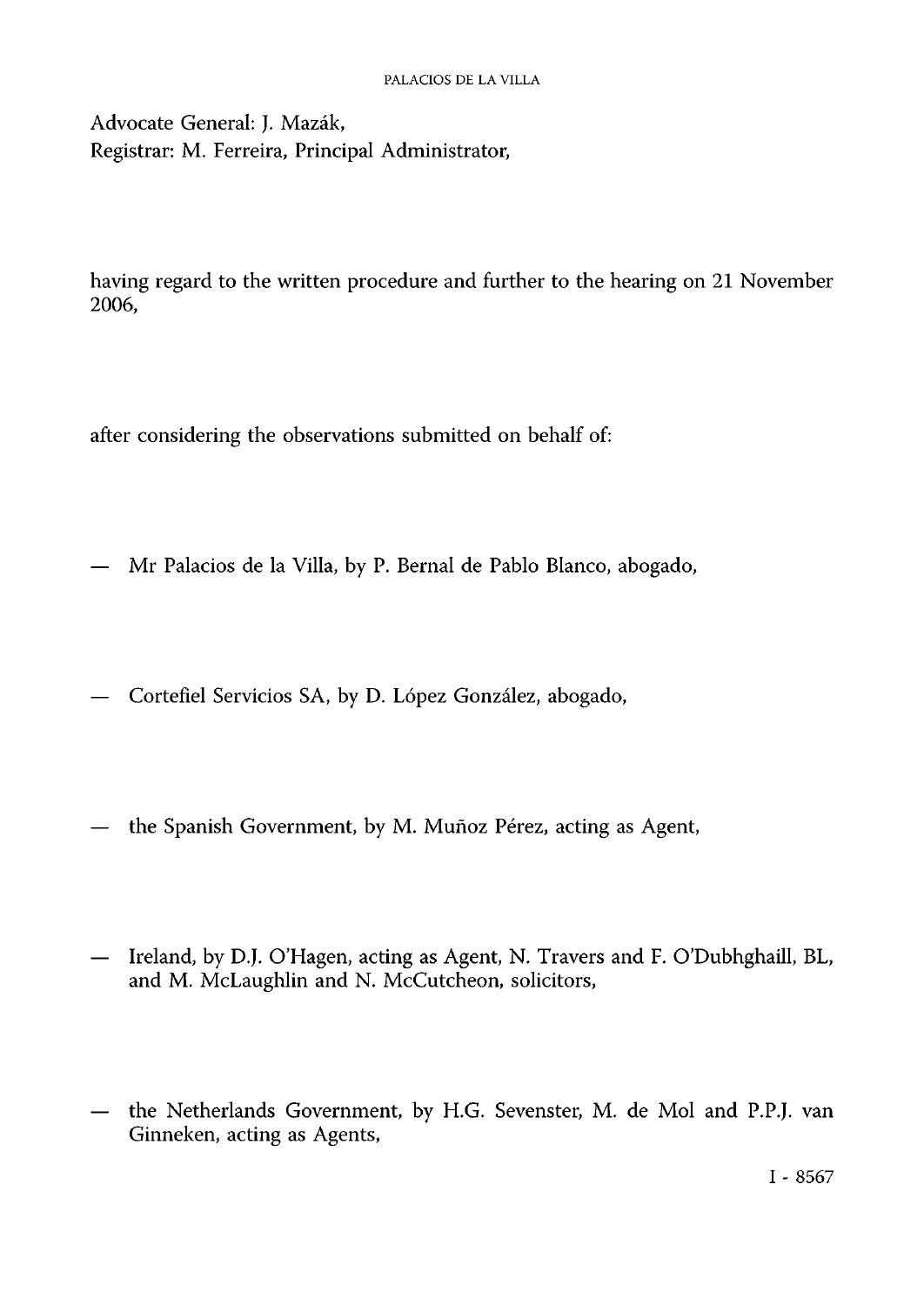- the United Kingdom Government, by R. Caudwell, acting as Agent, and A. Dashwood, Barrister,
- the Commission of the European Communities, by J. Enegren and R. Vidal Puig, acting as Agents,

after hearing the Opinion of the Advocate General at the sitting on 15 February 2007,

gives the following

### **Judgment**

- 1 This reference for a preliminary ruling concerns the interpretation of Article 13 EC and Articles 2(1) and (6) of Council Directive 2000/78/EC of 27 November 2000 establishing a general framework for equal treatment in employment and occupation (OJ 2000 L 303, p. 16).
- 2 The reference was made in the course of proceedings between Mr Palacios de la Villa and his employer, Cortefiel Servicios SA ('Cortefiel'), concerning the automatic termination of his contract of employment by reason of the fact that he had reached the age-limit for compulsory retirement, set at 65 years of age by national law.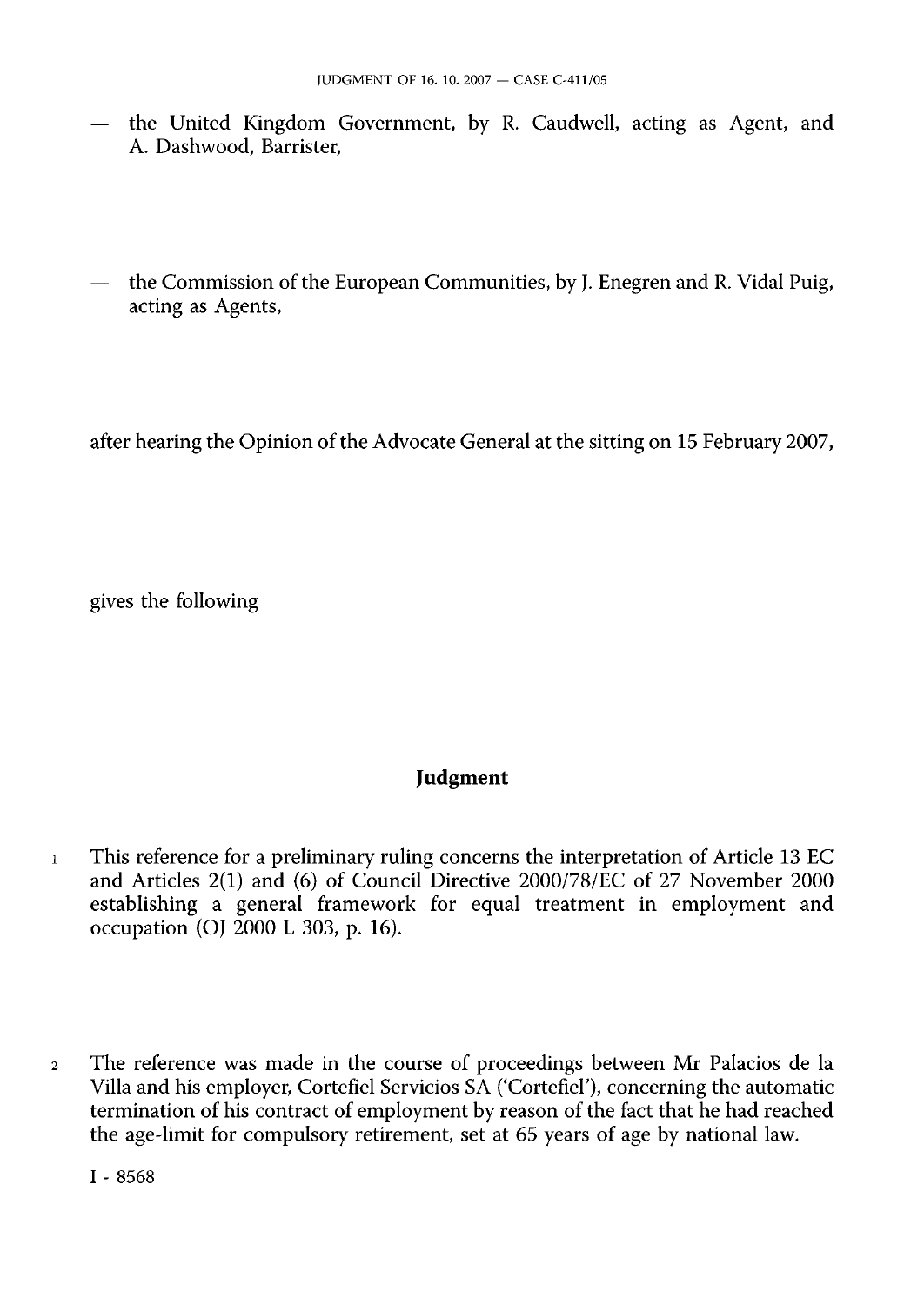**Legal background** 

*Community rules* 

 $\ddotsc$ 

 $\cdots$ 

- 3 Directive 2000/78 was adopted on the basis of Article 13 EC. Recitals 4, 6, 8, 9, 11 to 14, 25 and 36 state:
	- '(4) The right of all persons to equality before the law and protection against discrimination constitutes a universal right recognised by the Universal Declaration of Human Rights, the United Nations Convention on the Elimination of All Forms of Discrimination against Women, United Nations Covenants on Civil and Political Rights and on Economic, Social and Cultural Rights and by the European Convention for the Protection of Human Rights and Fundamental Freedoms, to which all Member States are signatories. Convention No 111 of the International Labour Organisation (ILO) prohibits discrimination in the field of employment and occupation.

(6) The Community Charter of the Fundamental Social Rights of Workers recognises the importance of combating every form of discrimination, including the need to take appropriate action for the social and economic integration of elderly and disabled people.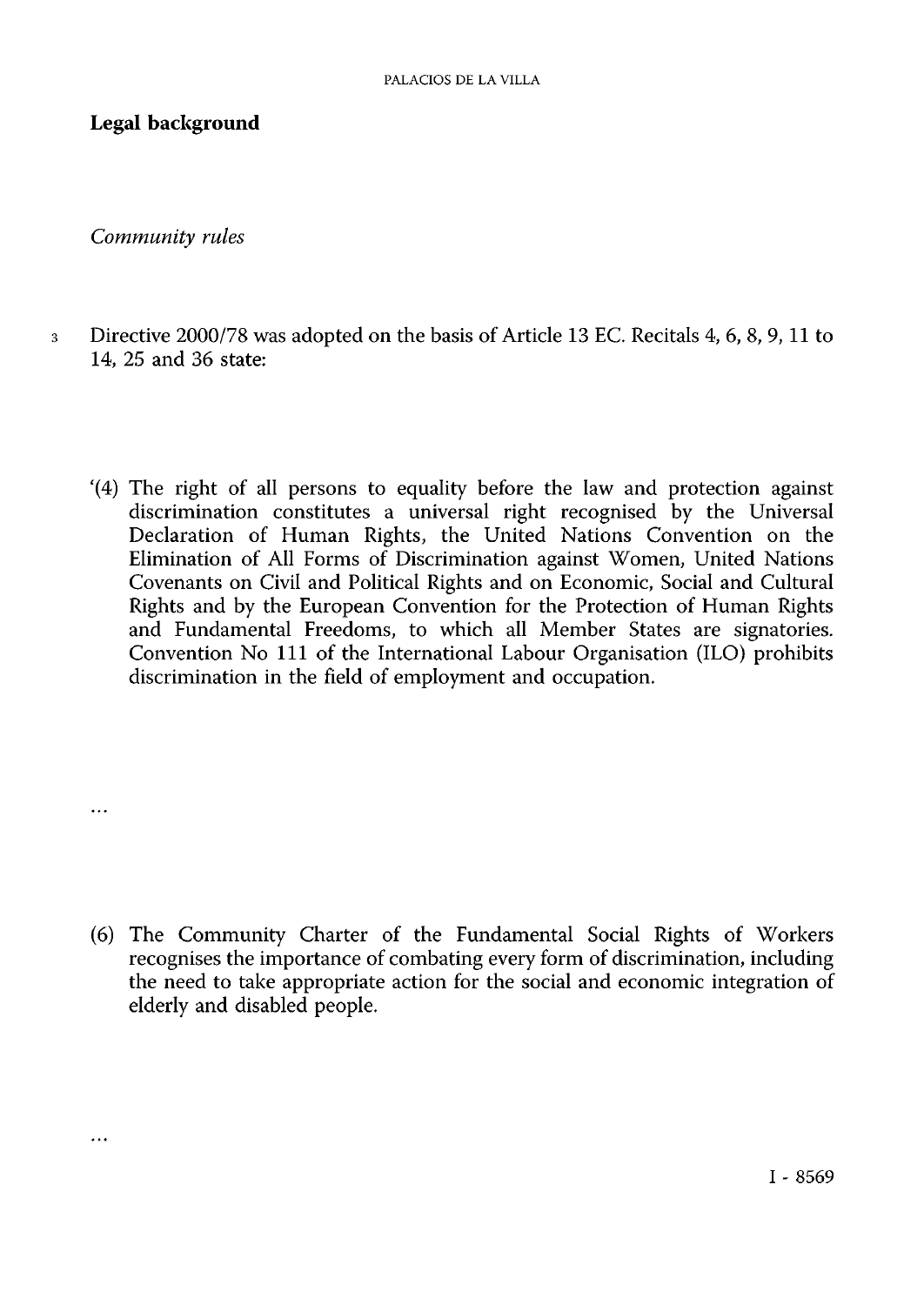(8) The Employment Guidelines for 2000 agreed by the European Council at Helsinki on 10 and 11 December 1999 stress the need to foster a labour market favourable to social integration by formulating a coherent set of policies aimed at combating discrimination against groups such as persons with disability. They also emphasise the need to pay particular attention to supporting older workers, in order to increase their participation in the labour force.

(9) Employment and occupation are key elements in guaranteeing equal opportunities for all and contribute strongly to the full participation of citizens in economic, cultural and social life and to realising their potential.

(11) Discrimination based on religion or belief, disability, age or sexual orientation may undermine the achievement of the objectives of the EC Treaty, in particular the attainment of a high level of employment and social protection, raising the standard of living and the quality of life, economic and social cohesion and solidarity, and the free movement of persons.

(12) To this end, any direct or indirect discrimination based on religion or belief, disability, age or sexual orientation as regards the areas covered by this Directive should be prohibited throughout the Community. ...

I - 8570

 $\ddotsc$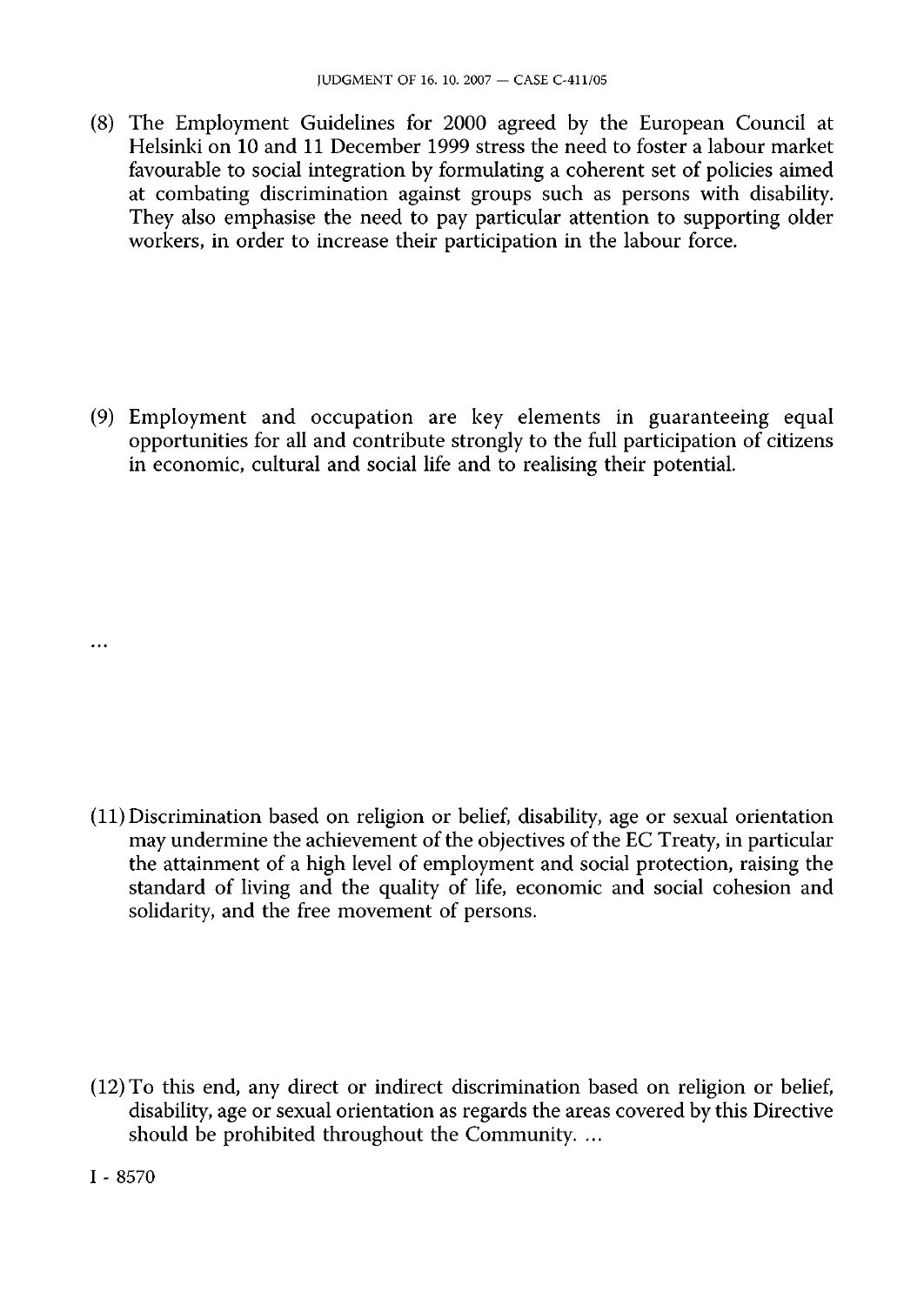- (13) This Directive does not apply to social security and social protection schemes whose benefits are not treated as income within the meaning given to that term for the purpose of applying Article 141 of the EC Treaty, nor to any kind of payment by the State aimed at providing access to employment or maintaining employment.
- (14) This Directive shall be without prejudice to national provisions laying down retirement ages.

 $\ddotsc$ 

 $\ddotsc$ 

(25) The prohibition of age discrimination is an essential part of meeting the aims set out in the Employment Guidelines and encouraging diversity in the workforce. However, differences in treatment in connection with age may be justified under certain circumstances and therefore require specific provisions which may vary in accordance with the situation in Member States. It is therefore essential to distinguish between differences in treatment which are justified, in particular by legitimate employment policy, labour market and vocational training objectives, and discrimination which must be prohibited.

(36) Member States may entrust the social partners, at their joint request, with the implementation of this Directive, as regards the provisions concerning collective agreements, provided they take any necessary steps to ensure that they are at all times able to guarantee the results required by this Directive.'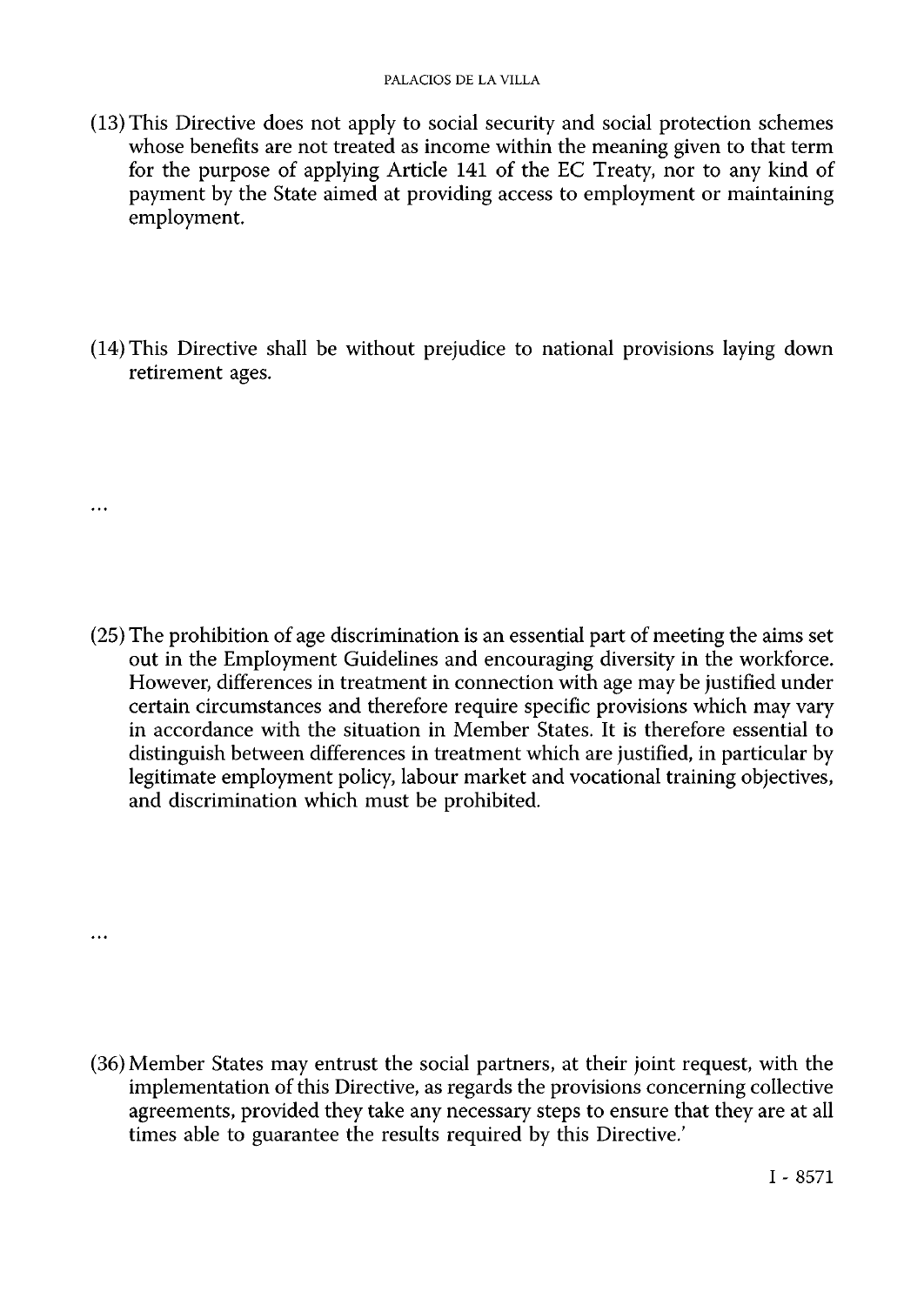- 4 Article 1 of Directive 2000/78 states: '[t]he purpose of this Directive is to lay down a general framework for combating discrimination on the grounds of religion or belief, disability, age or sexual orientation as regards employment and occupation, with a view to putting into effect in the Member States the principle of equal treatment'.
- 5 Article 2 of Directive 2000/78, under the heading 'Concept of discrimination' states, in paragraphs  $(1)$  and  $(2)(a)$ :

'1. For the purposes of this Directive, the "principle of equal treatment" shall mean that there shall be no direct or indirect discrimination whatsoever on any of the grounds referred to in Article 1.

- 2. For the purposes of paragraph 1:
- (a) direct discrimination shall be taken to occur where one person is treated less favourably than another is, has been or would be treated in a comparable situation, on any of the grounds referred to in Article 1'.
- 6 Article 3(1) of Directive 2000/78, under the heading 'Scope', provides:

'Within the limits of the areas of competence conferred on the Community, this Directive shall apply to all persons, as regards both the public and private sectors, including public bodies, in relation to: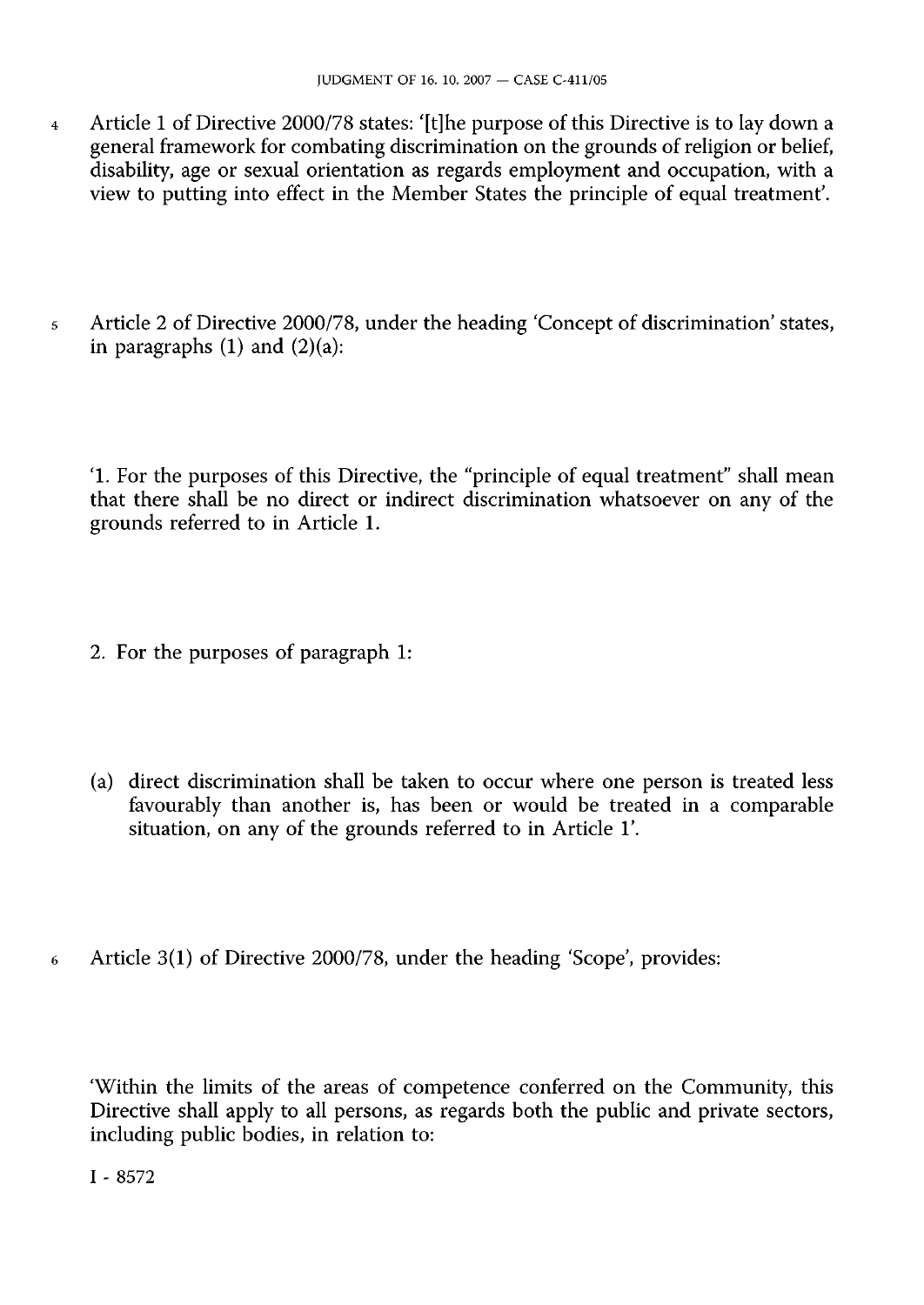(c) employment and working conditions, including dismissals and pay

 $\ldots$ 

. . . "

7 Under Article 6 of Directive 2000/78, under the heading 'Justification of differences of treatment on grounds of age':

' 1 . Notwithstanding Article 2(2), Member States may provide that differences of treatment on grounds of age shall not constitute discrimination, if, within the context of national law, they are objectively and reasonably justified by a legitimate aim, including legitimate employment policy, labour market and vocational training objectives, and if the means of achieving that aim are appropriate and necessary.

Such differences of treatment may include, among others:

(a) the setting of special conditions on access to employment and vocational training, employment and occupation, including dismissal and remuneration conditions, for young people, older workers and persons with caring responsibilities in order to promote their vocational integration or ensure their protection;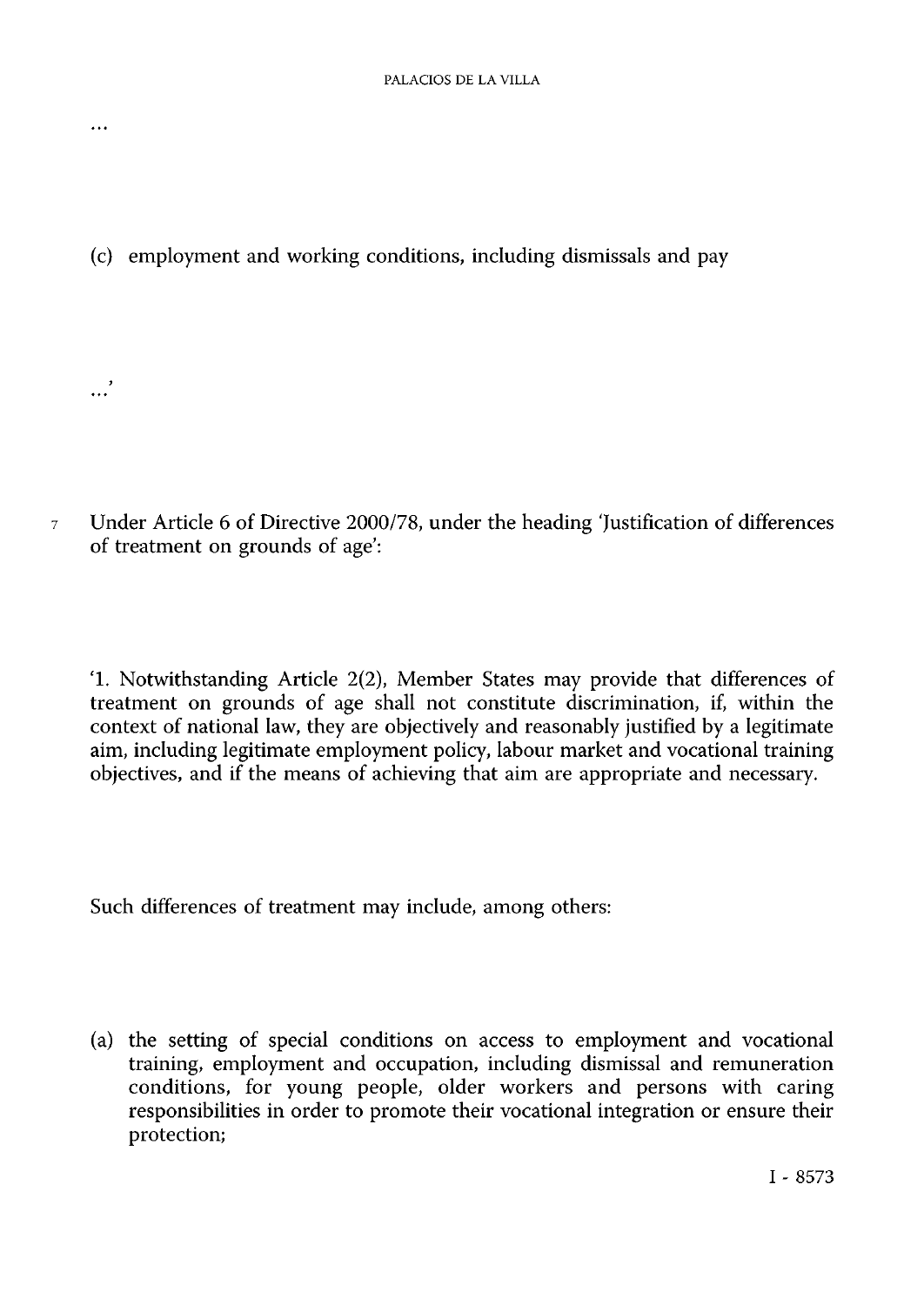- (b) the fixing of minimum conditions of age, professional experience or seniority in service for access to employment or to certain advantages linked to employment;
- (c) the fixing of a maximum age for recruitment which is based on the training requirements of the post in question or the need for a reasonable period of employment before retirement.

2. Notwithstanding Article 2(2), Member States may provide that the fixing for occupational social security schemes of ages for admission or entitlement to retirement or invalidity benefits, including the fixing under those schemes of different ages for employees or groups or categories of employees, and the use, in the context of such schemes, of age criteria in actuarial calculations, does not constitute discrimination on the grounds of age, provided this does not result in discrimination on the grounds of sex.'

8 Article 8 of Directive 2000/78, under the heading 'Minimum requirements', is worded as follows:

'1. Member States may introduce or maintain provisions which are more favourable to the protection of the principle of equal treatment than those laid down in this Directive.

2. The implementation of this Directive shall under no circumstances constitute grounds for a reduction in the level of protection against discrimination already afforded by Member States in the fields covered by this Directive.'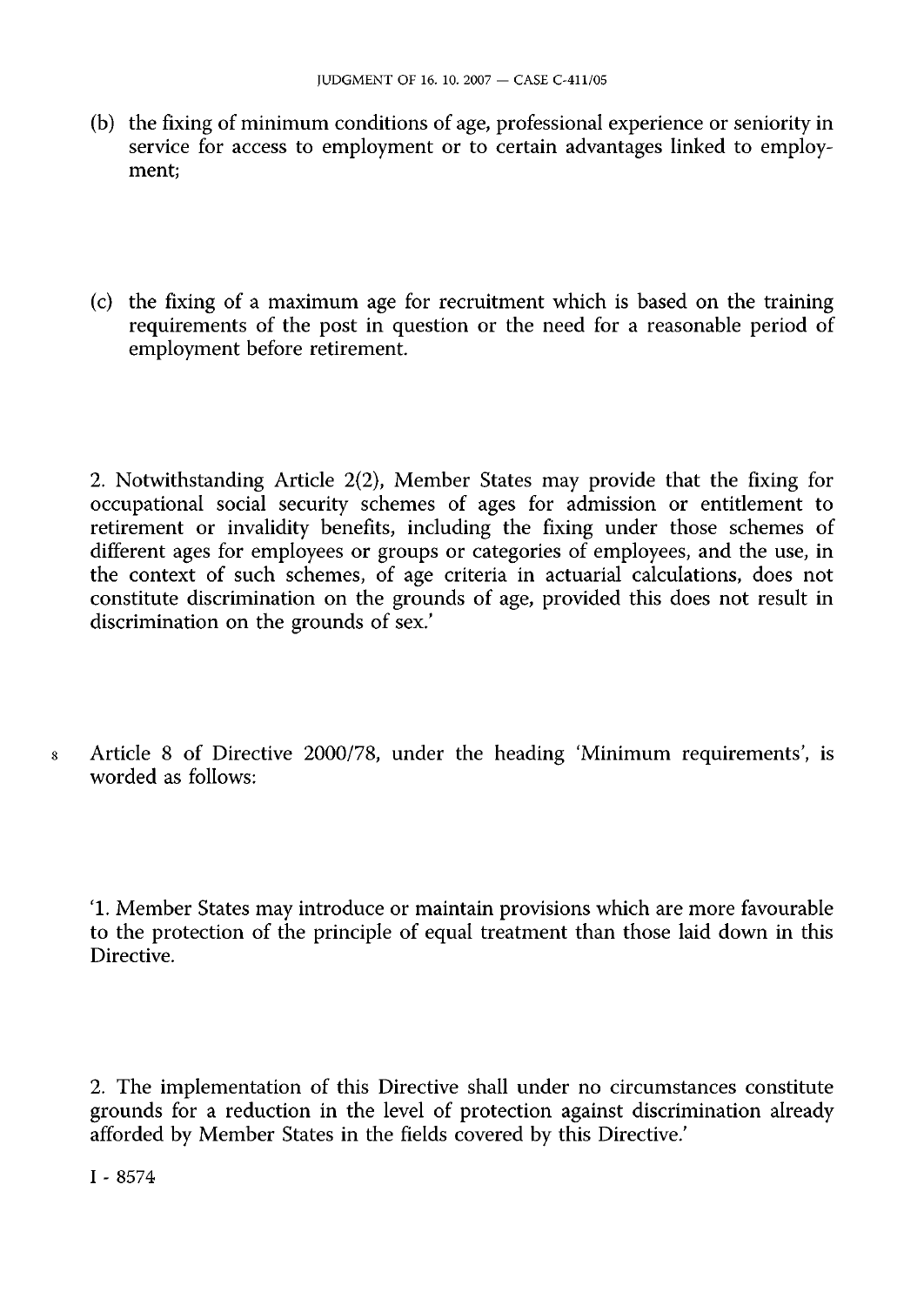Article 16 of Directive 2000/78, under the heading 'Compliance', provides:  $\ddot{9}$ 

'Member States shall take the necessary measures to ensure that:

(a) any laws, regulations and administrative provisions contrary to the principle of equal treatment are abolished;

(b) any provisions contrary to the principle of equal treatment which are included in contracts or collective agreements, internal rules of undertakings or rules governing the independent occupations and professions and workers' and employers' organisations are, or may be, declared null and void or are amended.'

10 In accordance with the first paragraph of Article 18 of Directive 2000/78, Member States were to adopt the laws, regulations and administrative provisions necessary to comply with the directive by 2 December 2003 at the latest or could entrust the social partners, at their joint request, with the implementation of the directive as regards provisions concerning collective agreements. In such cases, Member States were to ensure that, no later than 2 December 2003, the social partners introduced the necessary measures by agreement, the Member States concerned being required to take any necessary measures to enable them at any time to be in a position to guarantee the results imposed by that directive. They were forthwith to inform the Commission of the European Communities of those measures.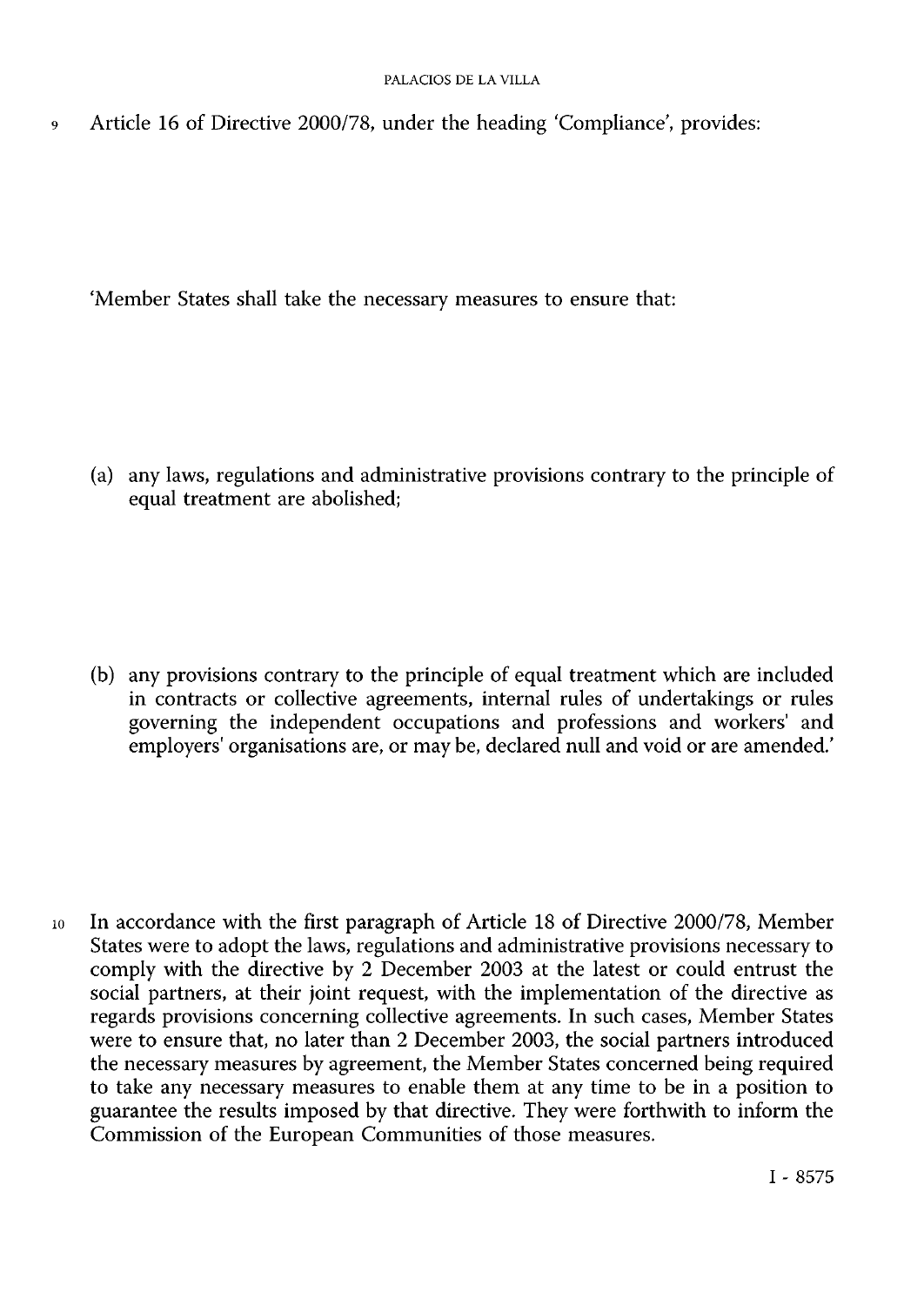*National law* 

1 1 From 1980 until 2001 compulsory retirement of workers who had reached a certain age was used by the Spanish legislature as a mechanism to absorb unemployment

12 Thus the Fifth Additional Provision of Law 8/1980 on the Workers' Statute (Ley 8/1980 del Estatuto de los Trabajadores) of 10 March 1980 provided:

'The maximum age-limit applicable to capacity to work and the termination of employment contracts shall be set by the Government by reference to the resources of the social security system and the labour market. In any event, the maximum age shall be 69 years, without prejudice to the right to complete qualifying periods for retirement

Retirement ages may be agreed freely during collective bargaining, without prejudice to the social security provisions in that regard.'

13 Royal Legislative Decree 1/1995 of 24 March 1995 (BOE No 75, of 29 March 1995, p. 9654) approved the consolidated version of Law 8/1980, the Tenth Additional Provision of which ('the Tenth Additional Provision') essentially reproduced the Fifth Additional Provision of Law 8/1980 permitting the use of compulsory retirement as an instrument of employment policy.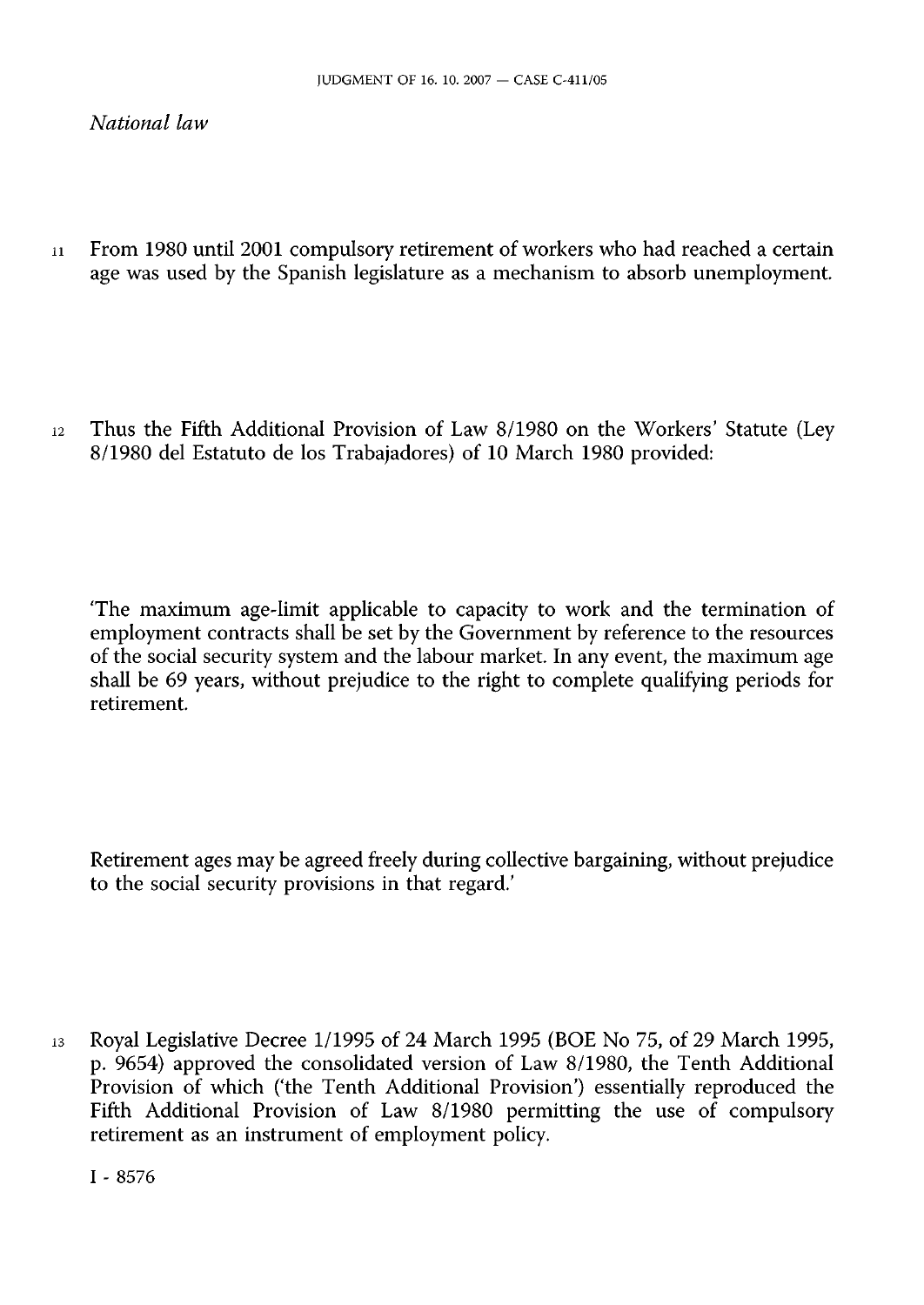- 14 Decree-Law 5/2001 of 2 March 2001 on emergency measures to reform the labour market in order to increase employment and to improve its quality, ratified by Law 12/2001 of 9 July 2001, repealed the Tenth Additional Provision with effect from 11 July 2001.
- 15 The national court states in that regard that, on account of the improvement in the economic situation, the Spanish legislature went from regarding compulsory retirement as an instrument favouring employment policy to viewing it as a burden on the social security system, so that it decided to replace the policy of encouraging compulsory retirement with measures intended to promote the implementation of a system of flexible retirement.
- 16 Articles 4 and 17 of the Law 8/1980, in the amended version resulting from Law 62/2003 of 30 December 2003 laying down fiscal, administrative and social measures (BOE No 313 of 31 December 2003, p. 46874) ('the Workers' Statute), which is designed to transpose Directive 2000/78 into Spanish law and entered into force on 1 January 2004, deal with the principle of non-discrimination, inter alia, on grounds of age.
- 17 According to Article 4(2) of the Workers' Statute:

'Workers have the right, in their employment:

 $\cdots$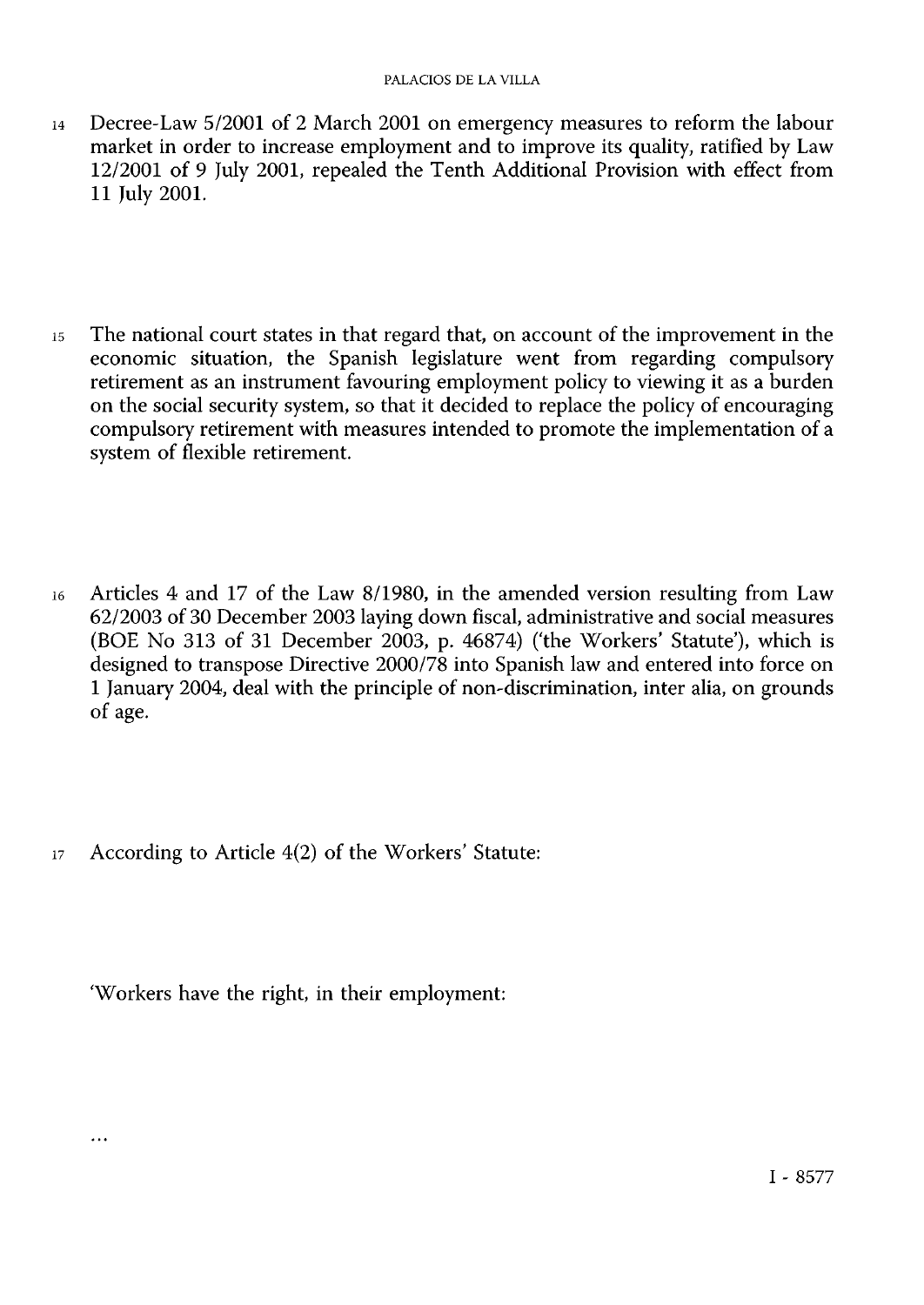(c) not to be discriminated against directly or indirectly, when seeking employment or once in employment, on the basis of sex, marital status, age within the limits laid down by this Law, racial or ethnic origin, social status, religion or beliefs, political ideas, sexual orientation, membership or lack of membership of a trade union or on the basis of their language on Spanish territory. Nor may workers be discriminated against on the basis of disability, provided that they are capable of carrying out the work or job in question.

18 Article 17(1) of the Workers' Statute provides:

'Regulatory provisions, clauses in collective agreements, individual agreements, and unilateral decisions by employers, which involve direct or indirect unfavourable discrimination on the basis of age ... shall be deemed to be null and void.'

- 19 According to the referring court, the repeal of the Tenth Additional Provision of the Workers' Statute has given rise to many disputes regarding the legality of clauses in collective agreements authorising the compulsory retirement of workers.
- 20 Subsequently, the Spanish legislature adopted Law 14/2005 on clauses in collective agreements concerning the attainment of normal retirement age (Ley 14/2005 sobre las cláusulas de los convenios colectivos referidas al cumplimiento de la edad ordinaria de jubiliación), of 1 July 2005 (BOE No 157, of 2 July 2005, p. 23634), which entered into force on 3 July 2005.

I - 8578

**.**..'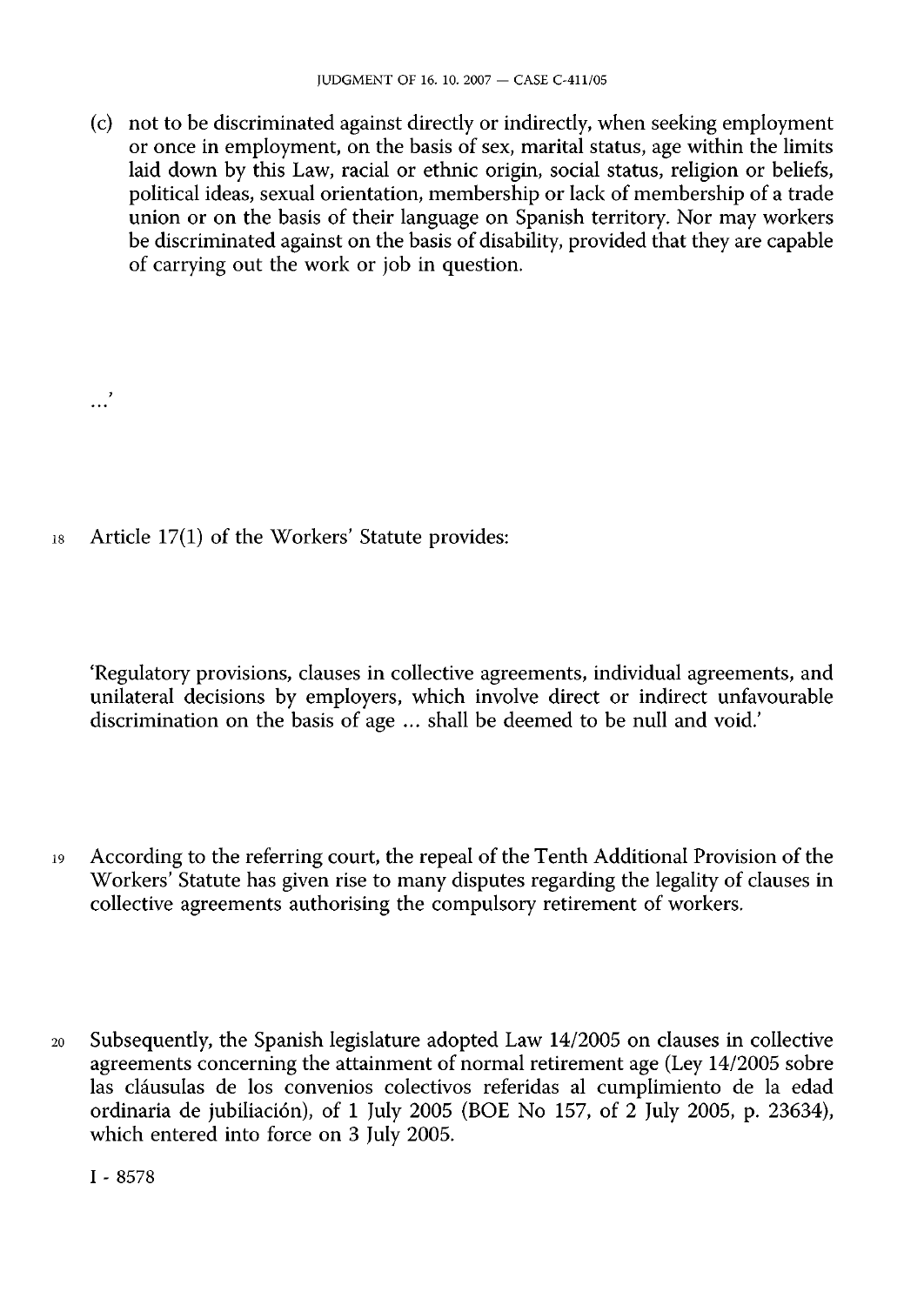21 Law 14/2005 reintroduced the mechanism for compulsory retirement, but laid down in that respect different conditions depending on whether the definitive or transitional rules of that law were applicable.

22 Thus, as regards collective agreements concluded after its entry into force, the sole article of Law 14/2005 reinstates the Tenth Additional Provision of the Workers' Statute as follows:

'Collective agreements may contain clauses providing for the termination of a contract of employment on the grounds that a worker has reached the normal retirement age stipulated in social security legislation, provided that the following requirements are satisfied:

(a) such a measure must be linked to objectives which are consistent with employment policy and are set out in the collective agreement, such as increased stability in employment, the conversion of temporary contracts into permanent contracts, sustaining employment, the recruitment of new workers, or any other objectives aimed at promoting the quality of employment

(b) a worker whose contract of employment is terminated must have completed the minimum contribution period, or a longer period if a clause to that effect is contained in the collective agreement, and he must have satisfied the conditions laid down in social security legislation for entitlement to a retirement pension under his contribution regime.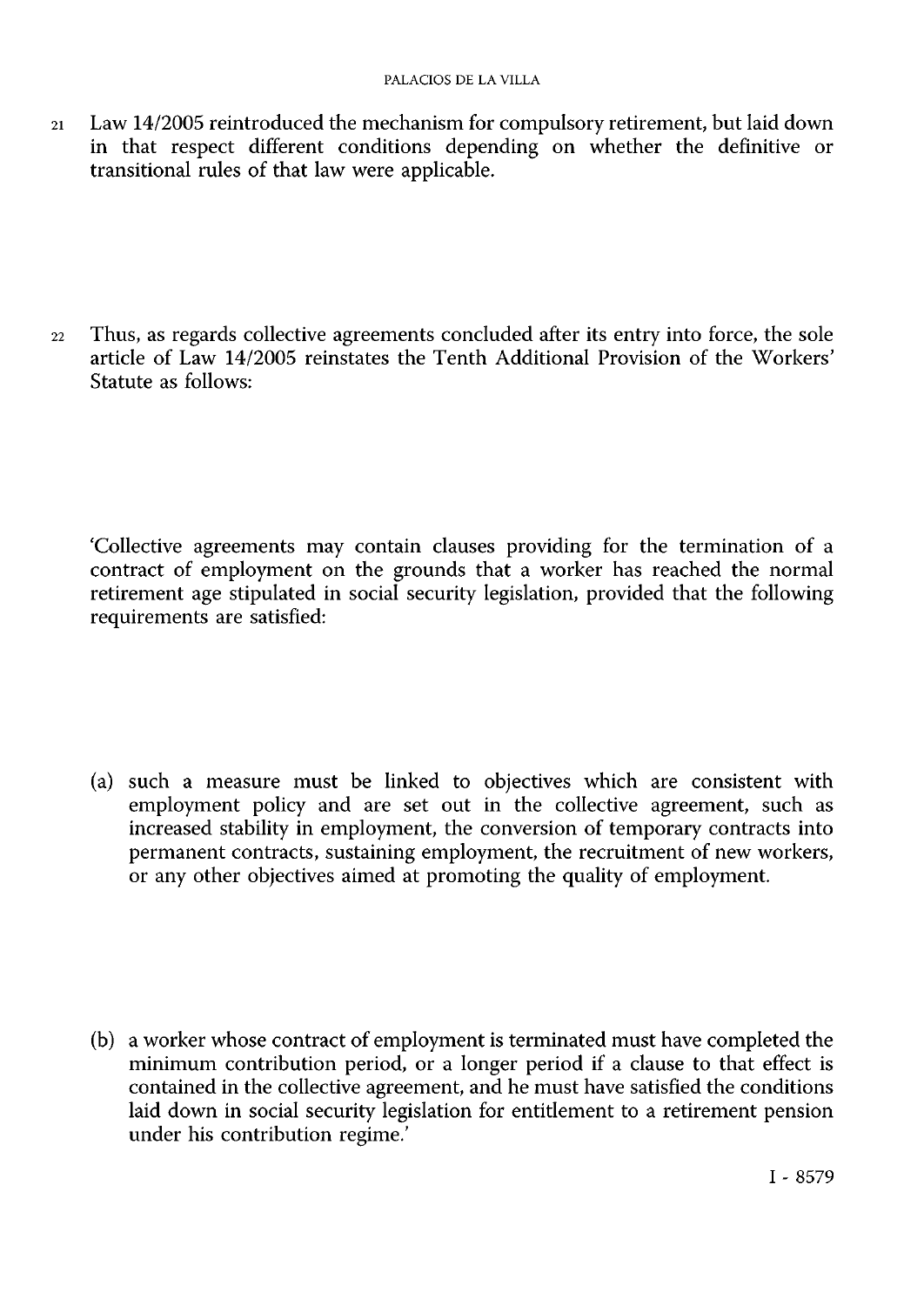- 23 However, as regards collective agreements concluded before its entry into force, the single transitional provision of Law 14/2001 ('the single transitional provision'), imposes only the second of the conditions laid down in the sole article of Law 14/2005, excluding any reference to the pursuit of an aim relating to employment policy.
- 24 The single transitional provision is worded as follows:

'Clauses in collective agreements concluded prior to the entry into force of this Law, which provide for the termination of contracts of employment where workers have reached normal retirement age, shall be lawful provided it is ensured that the workers concerned have completed the minimum period of contributions and satisfy the other requirements laid down in social security legislation for entitlement to a retirement pension under their contribution regime.

The preceding paragraph is not applicable to legal situations which became definitive before the entry into force of this Law.'

- 25 The relationship between the parties in the main proceedings is governed by the Textile Trade Collective Agreement for the Autonomous Community of Madrid ('the collective agreement').
- 26 The collective agreement was concluded on 10 March 2005 and published on 26 May 2005. In accordance with Article 3 thereof, it remained in force until 31 December 2005. As the collective agreement preceded the entry into force of Law 14/2005, the single transitional provision is applicable to it.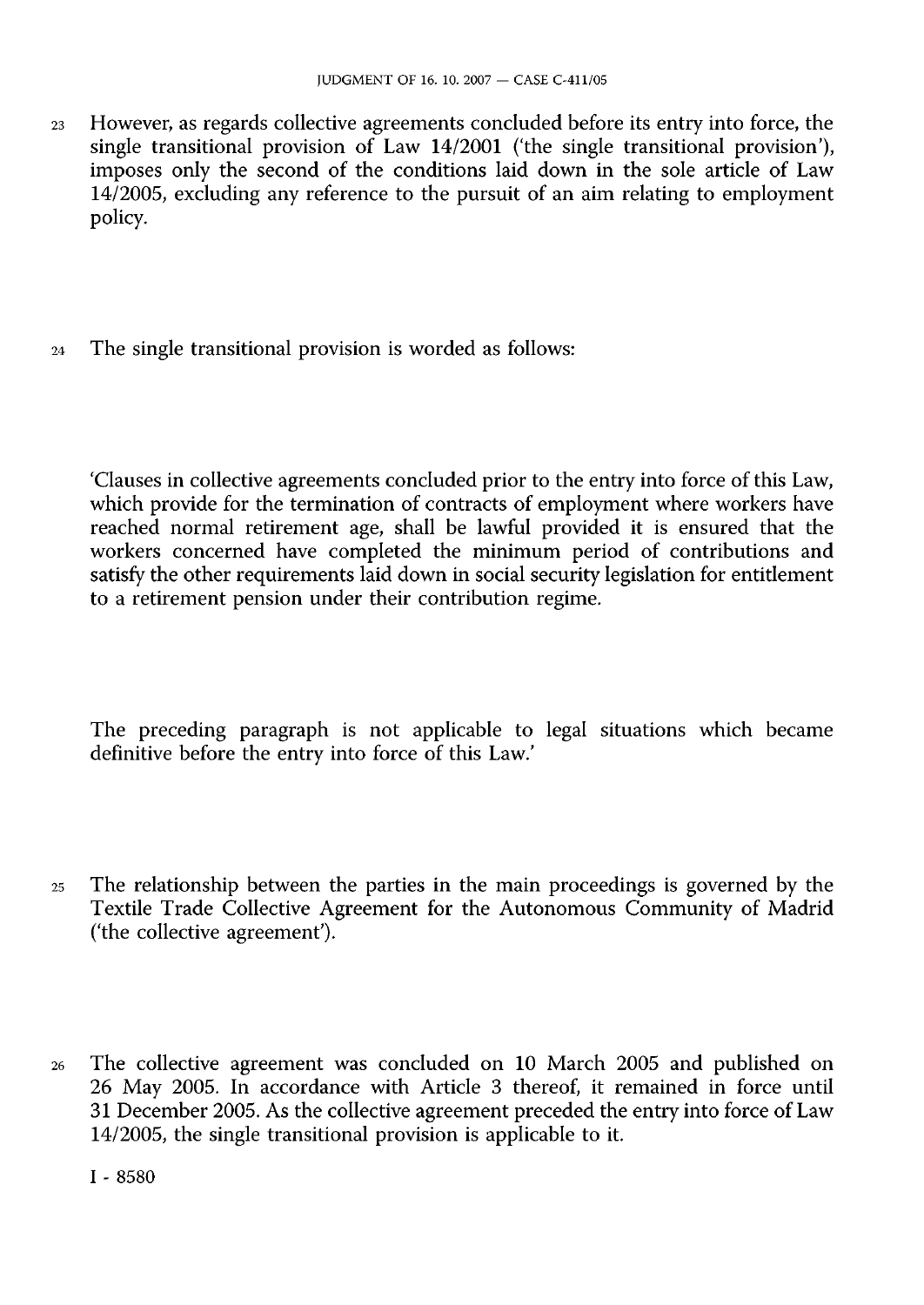$27$  Thus, the third paragraph of Article 19 of the collective agreement provides:

'In the interests of promoting employment, it is agreed that the retirement age will be 65 years unless the worker concerned has not completed the qualifying period required for drawing the retirement pension, in which case the worker may continue in his employment until the completion of that period.'

# **The dispute in the main proceedings and the questions referred for a preliminary ruling**

- 28 It is clear from the file transmitted to the Court by the referring court that Mr Palacios de la Villa, who was born on 3 February 1940, worked for Cortefiel from 17 August 1981 as organisational manager.
- 29 By letter of 18 July 2005, Cortefiel notified him of the automatic termination of his contract of employment on the ground that he had reached the compulsory retirement age provided for in the third paragraph of Article 19 of the collective agreement and that, on 2 July 2005, Law 14/2005 had been published, the single transitional provision of which authorises such a measure.
- 30 It is common ground that, at the date on which his contract of employment with Cortefiel was terminated, Mr Palacios de la Villa had completed the periods of employment necessary to draw a retirement pension under the social security scheme amounting to 100% of his contribution base of EUR 2 347.78, without prejudice to the maximum limits laid down by national legislation.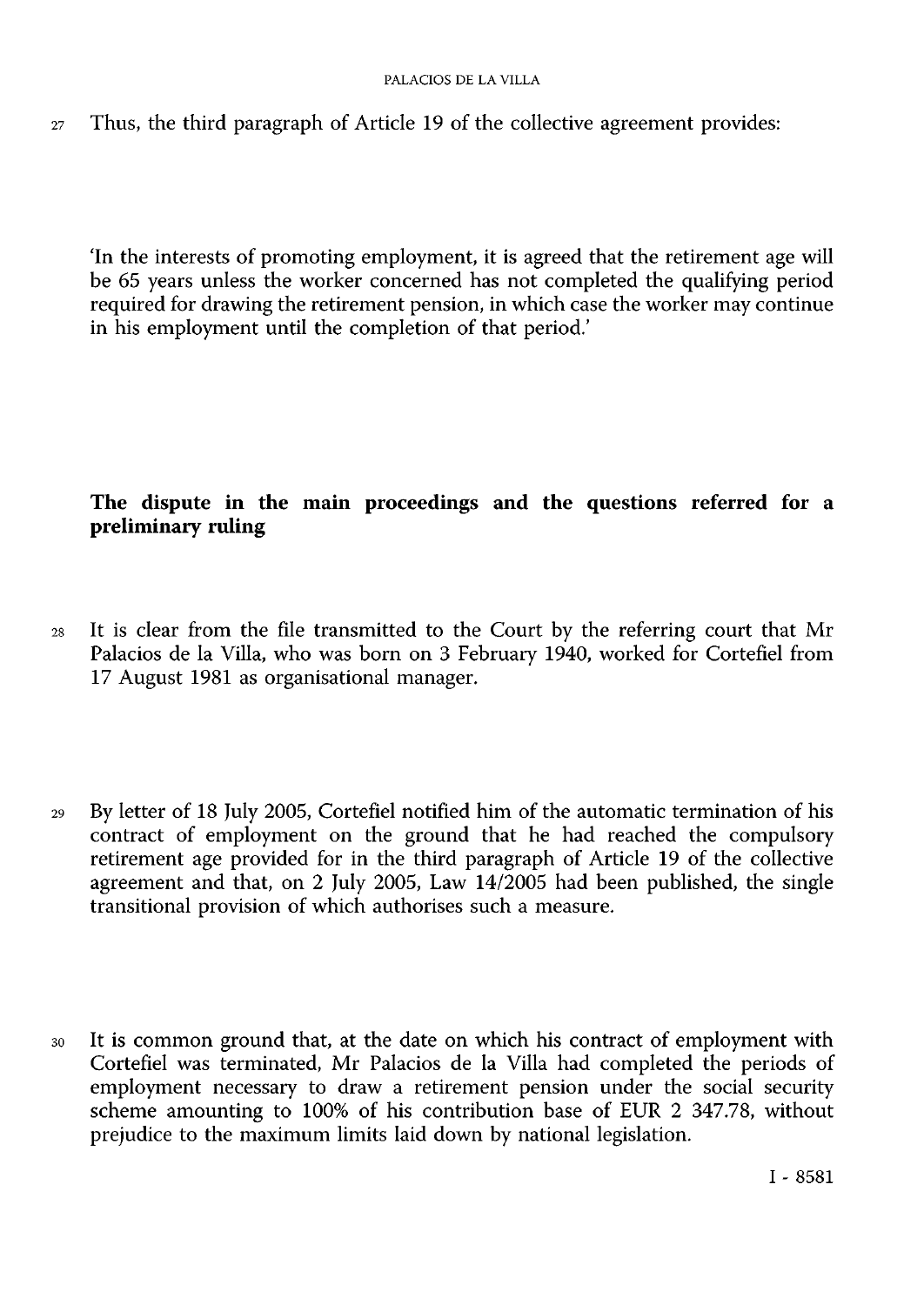- 31 On 9 August 2005, Mr Palacios de la Villa, taking the view that the notification amounted to dismissal, brought an action before the Juzgado de lo Social n° 33 de Madrid. In that action, he requested that the measure taken in his regard be declared null and void on the ground that it was in breach of his fundamental rights and, more particularly, his right not to be discriminated against on the ground of age, since the measure was based solely on the fact that he had reached the age of 65.
- 32 Cortefiel submitted conversely, that the termination of Mr Palacio de Villa's contract of employment was in accordance with the third paragraph of Article 19 of the collective agreement and the single transitional provision and that, furthermore, it was not incompatible with the requirements of Community law.
- 33 The referring court expresses serious doubts as to whether the first paragraph of the single transitional provision complies with Community law, inasmuch as it authorises the maintenance of clauses contained in collective agreements existing at the date of the entry into force of Law 14/2005 that provide for the compulsory retirement of workers if they have reached retirement age and satisfy the other conditions imposed by national social security legislation for entitlement to a contributory retirement pension. That provision does not require the termination of the employment relationship on the ground that the worker has reached retirement age to be justified by the employment policy pursued by the Member State concerned, whereas agreements negotiated after the entry into force of Law 14/2005 may contain compulsory retirement clauses only if, in addition to the condition that the workers concerned must be entitled to a pension, that measure pursues objectives set out in the collective agreement relating to national employment policy, such as increased stability in employment, conversion of temporary into permanent contracts, sustaining employment, the recruitment of new workers or the improvement of the quality of employment.
- 34 In those circumstances, under the same law and in the same economic circumstances, workers who have reached the age of 65 would be treated differently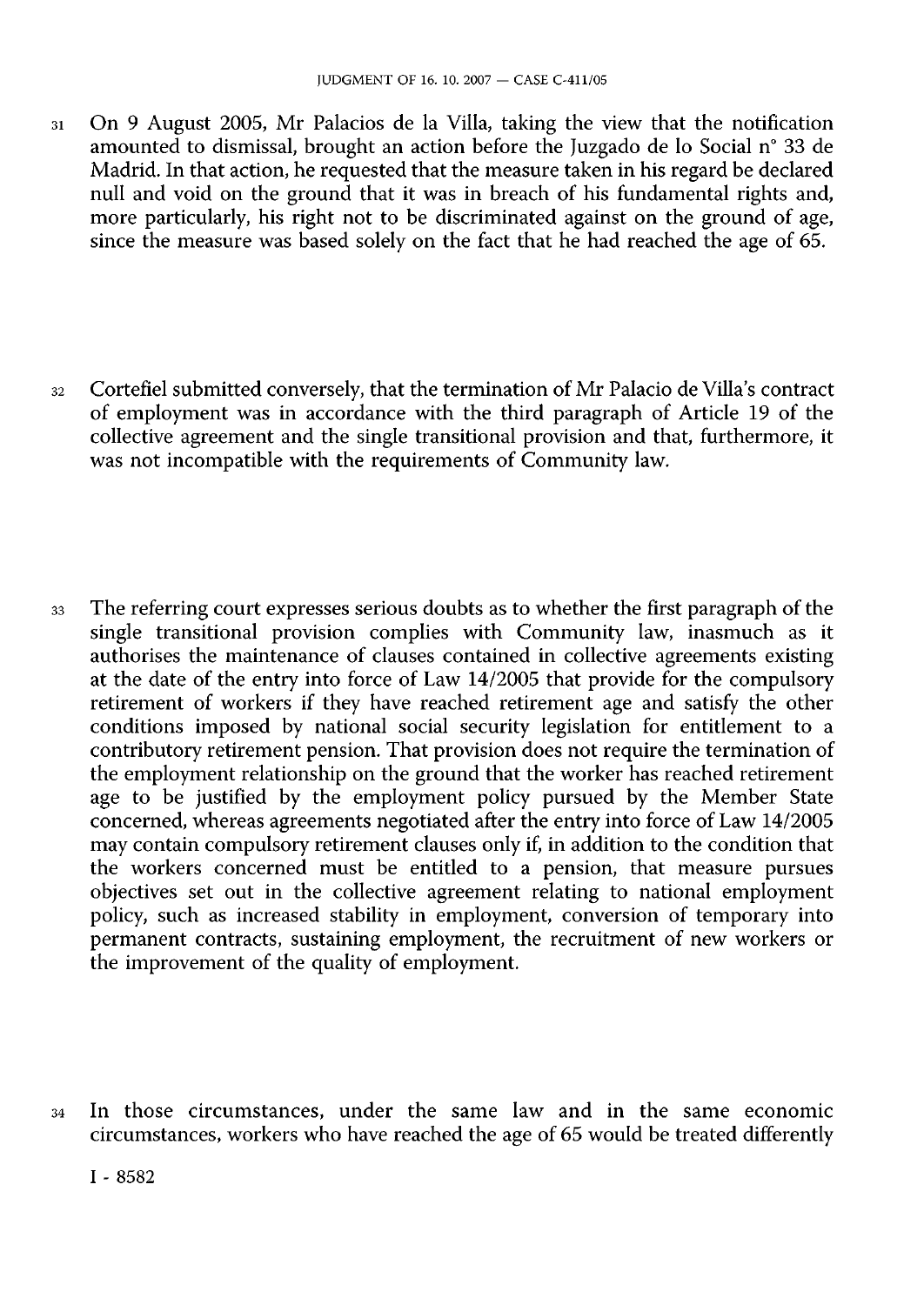#### PALACIOS DE LA VILLA

by reason solely of the fact that the collective agreement applicable to them came into force before or after the date of publication of Law 14/2005, that is, 2 July 2005; if the collective agreement was in force before that date no account would be taken of the requirements of employment policy, even though those requirements are imposed by Directive 2000/78, the time-limit for transposition of which expired on 2 December 2003.

35 It is true that Article 6(1) of Directive 2000/78 authorises an exception to the principle of non-discrimination on the basis of age for the purposes of certain legitimate aims, so long as the means to achieve them are appropriate and necessary. Further, according to the referring court, the definitive rules laid down in the Tenth Additional Provision are undoubtedly covered by Article 6(1), since they require the existence of an actual connection between the compulsory retirement of workers and legitimate employment policy objectives.

36 By contrast, according to the referring court, the first paragraph of the single transitional provision does not require there to be such a connection and, therefore, it does not appear to comply with the conditions laid down in Article 6(1) of Directive 2000/78. Furthermore, from 2001 labour market trends were clearly favourable and the decision of the Spanish legislature to introduce that transitional measure, influenced by the social partners, was aimed at amending the case-law of the Supreme Court. Moreover, the Constitutional Court has never accepted that collective bargaining may in itself constitute an objective and reasonable justification for the compulsory retirement of a worker who has reached a specific age.

37 The referring court adds that Article 13 EC and Article 2(1) of Directive 2000/78 constitute clear and unconditional rules requiring the national court, in accordance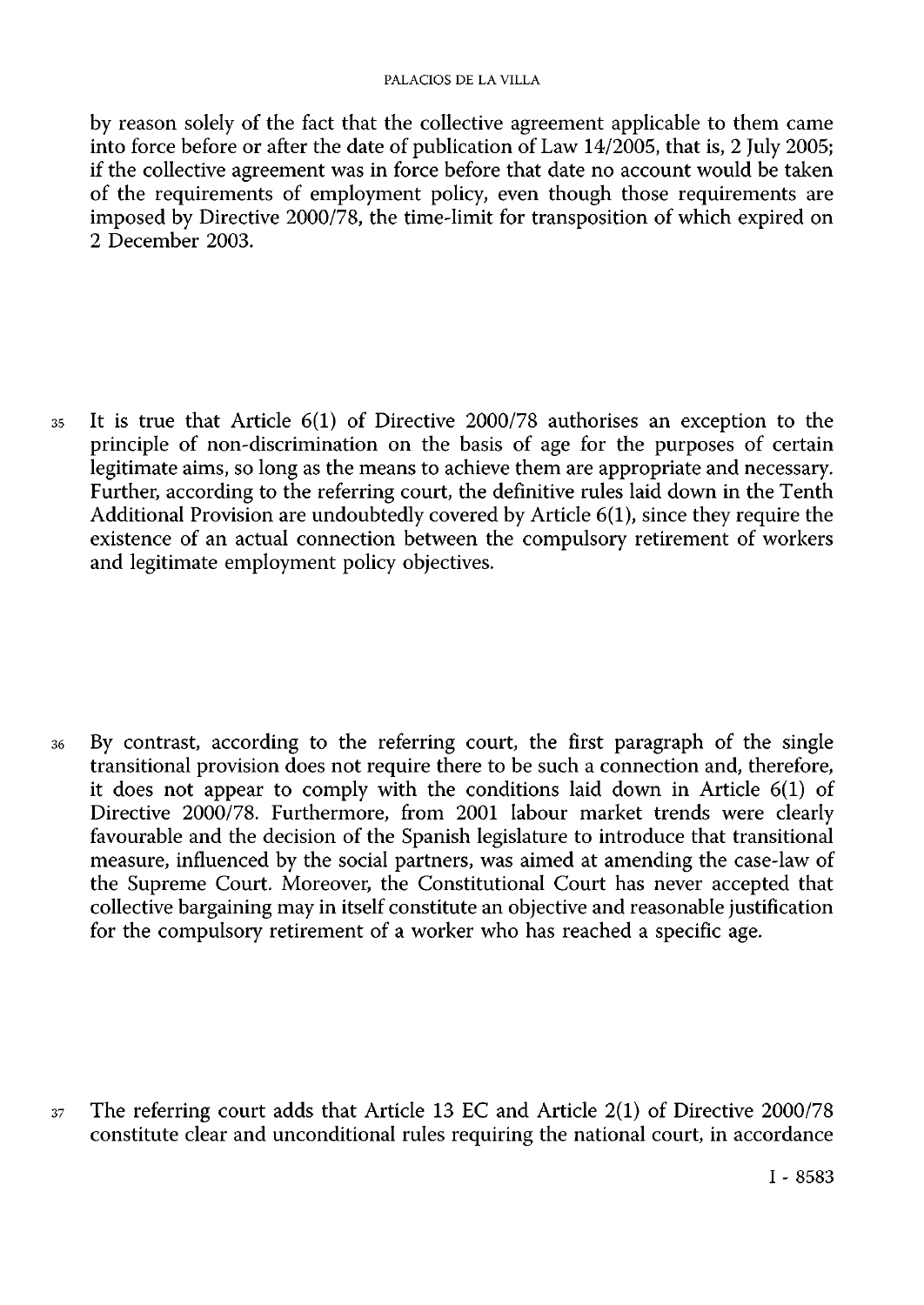with the principle of the primacy of Community law, to disapply national law which is contrary to it, as in the case of the single transitional provision.

- 38 Furthermore, in Case C-15/96 *Schöning-Kougebetopoulou* [1998] ECR I-47 the Court has already declared a clause in a collective agreement to be contrary to Community law on the ground that it was discriminatory, holding that, without requiring or waiting for that clause to be abolished by collective bargaining or by some other procedure, the national court must therefore apply the same rules to the members of the group disadvantaged by that discrimination as those applicable to other workers.
- 39 It follows, in the view of the referring court, that, if Community law were to be interpreted as meaning that it in fact precludes the application in the case in the main proceedings of the first paragraph of the single transitional provision, the third paragraph of Article 19 of the collective agreement would have no legal basis and could not therefore apply in the case in the main proceedings.
- 40 In those circumstances, the Juzgado de lo Social n° 33 de Madrid decided to stay proceedings and to refer the following questions to the Court for a preliminary ruling:
	- '(1) Does the principle of equal treatment, which prohibits any discrimination whatsoever on the grounds of age and is laid down in Article 13 EC and Article 2(1) of Directive 2000/78, preclude a national law (specifically, the first paragraph of the single transitional provision ...) pursuant to which compulsory retirement clauses contained in collective agreements are lawful, where such clauses provide as sole requirements that workers must have reached normal

I - 8584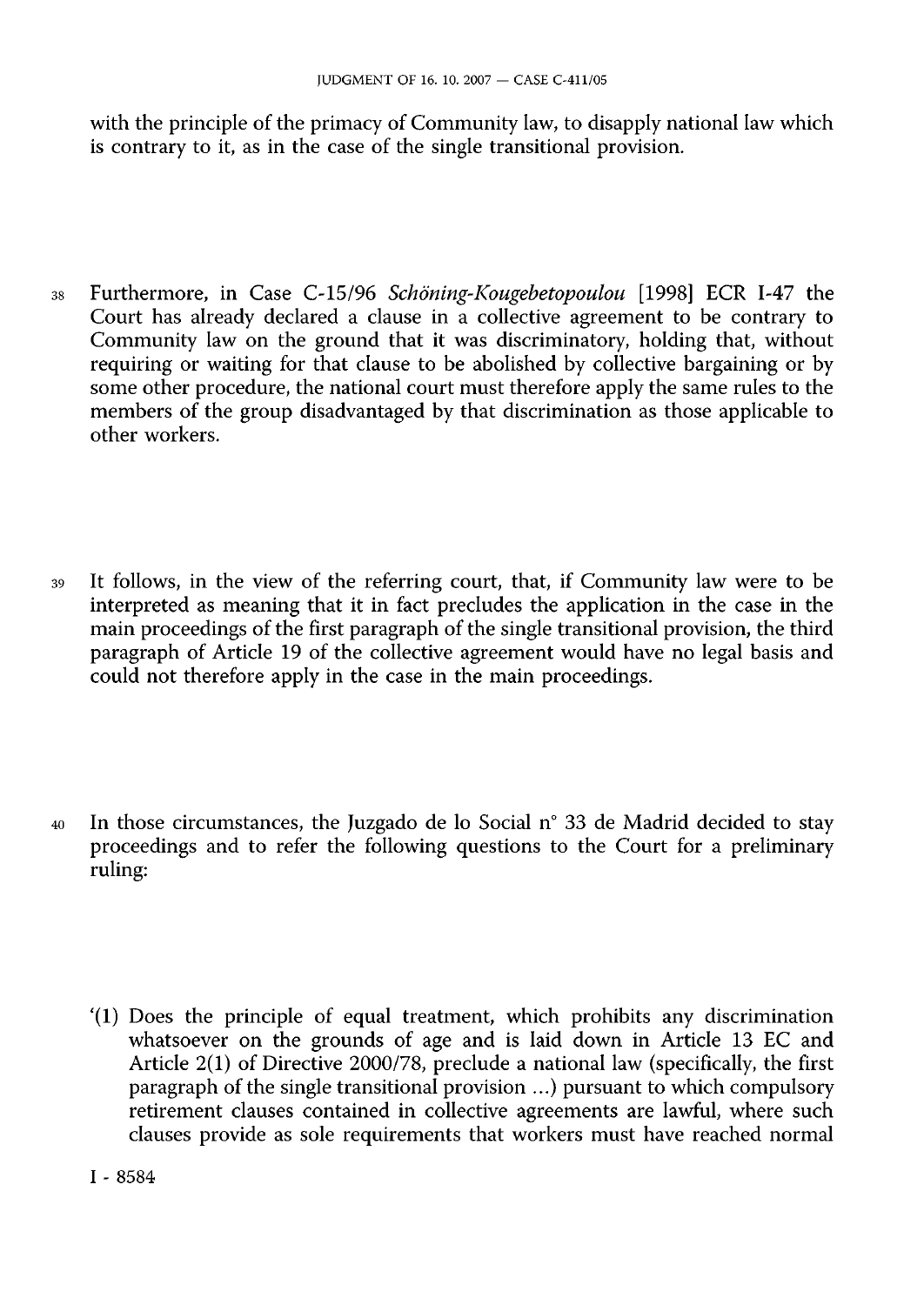retirement age and must have fulfilled the conditions set out in the social security legislation of the Spanish State for entitlement to a retirement pension under their contribution regime?

In the event that the reply to the first question is in the affirmative:

(2) Does the principle of equal treatment, which prohibits any discrimination whatsoever on the grounds of age and is laid down in Article 13 EC and Article 2(1) of Directive 2000/78, require this court, as a national court, not to apply to this case the first paragraph of the single transitional provision ...?'

## **The questions referred for a preliminary ruling**

*The first question* 

41 In order to give a useful reply to that question, it is appropriate to determine, first, whether Directive 2000/78 is applicable to a situation such as that in the main proceedings before examining secondly, and if necessary, whether and to what extent the directive precludes legislation such as that referred to by the national court

Applicability of Directive 2000/78

42 As is clear both from its title and preamble and its content and purpose, Directive 2000/78 is designed to lay down a general framework in order to guarantee equal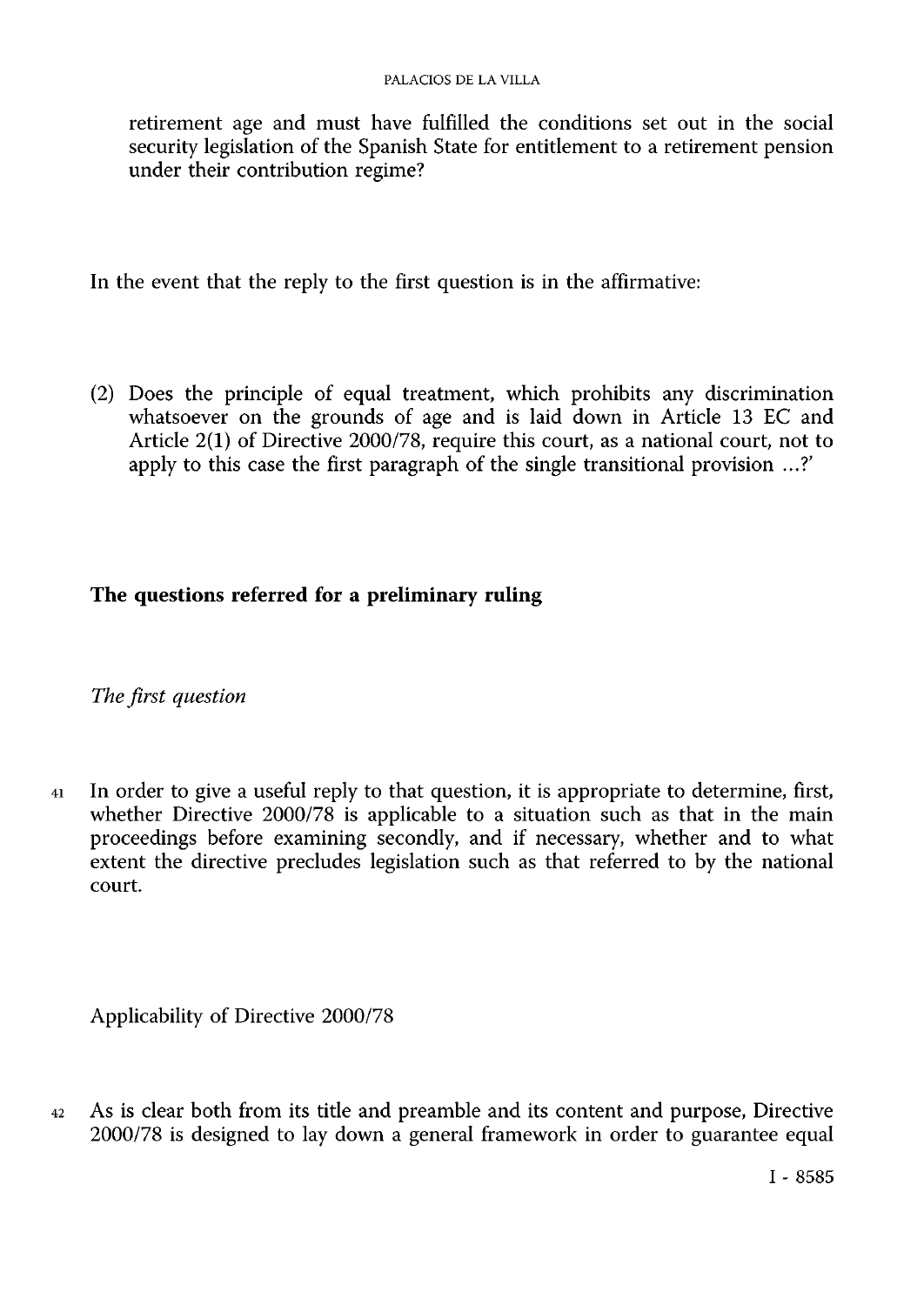treatment 'in employment and occupation' to all persons, by offering them effective protection against discrimination on one of the grounds covered by Article 1, which includes age.

- 43 More particularly, it follows from Article 3(1)(c) of Directive 2000/78 that it applies, within the framework of the competence conferred on the Community, 'to all persons ... in relation to employment and working conditions, including dismissals and pay.
- 44 It is true that, according to recital 14 in its preamble, Directive 2000/78 is to be without prejudice to national provisions laying down retirement ages. However, that recital merely states that the directive does not affect the competence of the Member States to determine retirement age and does not in any way preclude the application of that directive to national measures governing the conditions for termination of employment contracts where the retirement age, thus established, has been reached.
- 45 The legislation at issue in the main proceedings, which permits the automatic termination of an employment relationship concluded between an employer and a worker once the latter has reached the age of 65, affects the duration of the employment relationship between the parties and, more generally, the engagement of the worker concerned in an occupation, by preventing his future participation in the labour force.
- 46 Consequently, legislation of that kind must be regarded as establishing rules relating to 'employment and working conditions, including dismissals and pay within the meaning of Article 3(1)(c) of Directive 2000/78.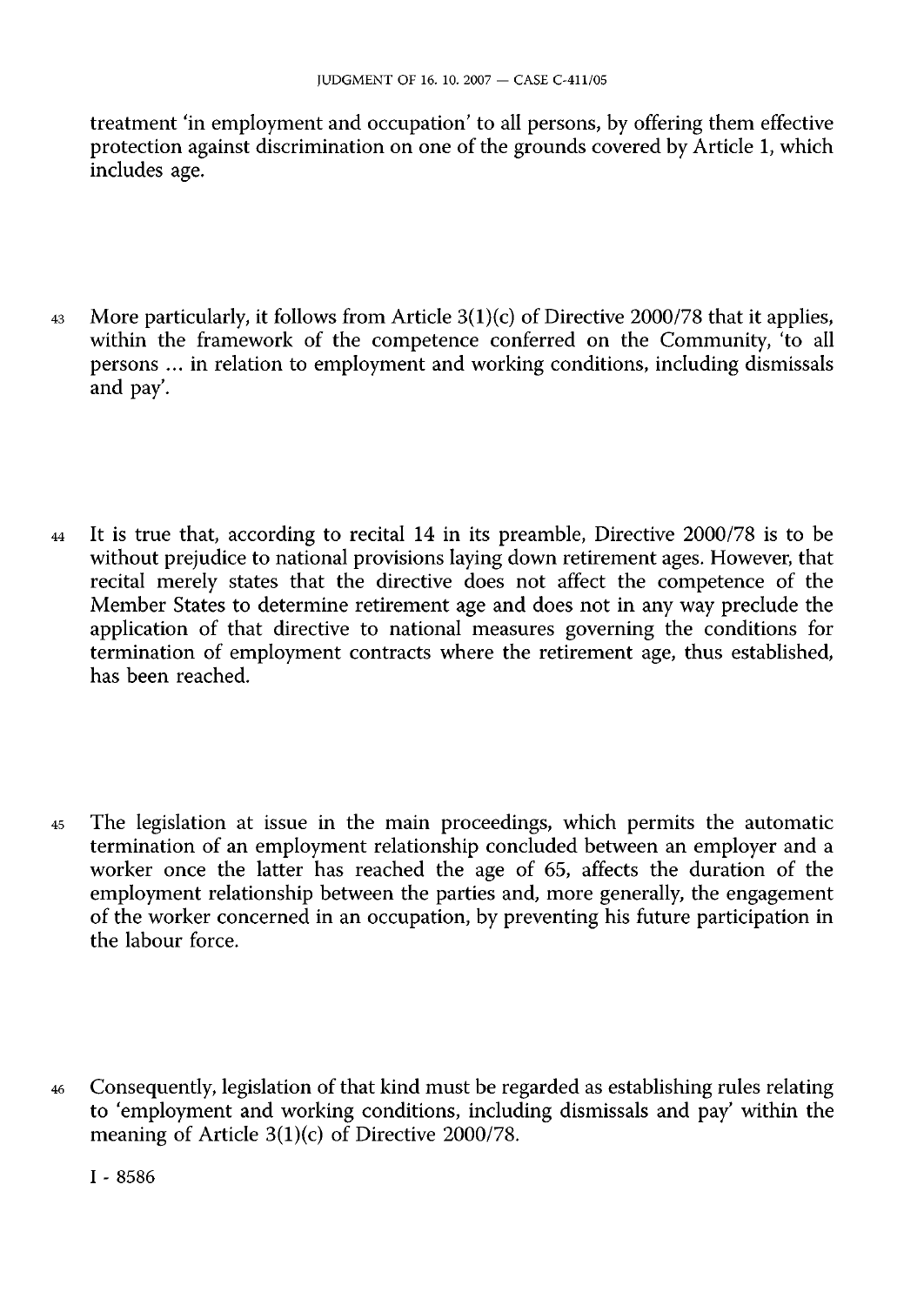47 In those circumstances, Directive 2000/78 is applicable to a situation such as that giving rise to the dispute before the national court.

The interpretation of Articles 2 and 6 of Directive 2000/78

48 By its first question, the referring court asks essentially whether the prohibition of any discrimination based on age in employment and occupation must be interpreted as meaning that it precludes national legislation such as that in the main proceedings, pursuant to which compulsory retirement clauses contained in collective agreements are regarded as lawful, where such clauses provide as sole requirements that workers must have reached retirement age, set at 65 years by the national legislation, and must fulfil the other social security conditions for entitlement to draw a contributory retirement pension.

49 In that connection, it should be recalled from the outset that, in accordance with Article 1, the aim of Directive 2000/78 is to combat certain types of discrimination, including discrimination on grounds of age, as regards employment and occupation with a view to putting into effect in the Member States the principle of equal treatment.

50 Under Article 2(1) of Directive 2000/78, for the purposes of the Directive, the 'principle of equal treatment' is to mean that there is to be no direct or indirect discrimination whatsoever on any of the grounds referred to in Article 1. Article  $2(2)(a)$  states that, for the purposes of paragraph 1, direct discrimination is to be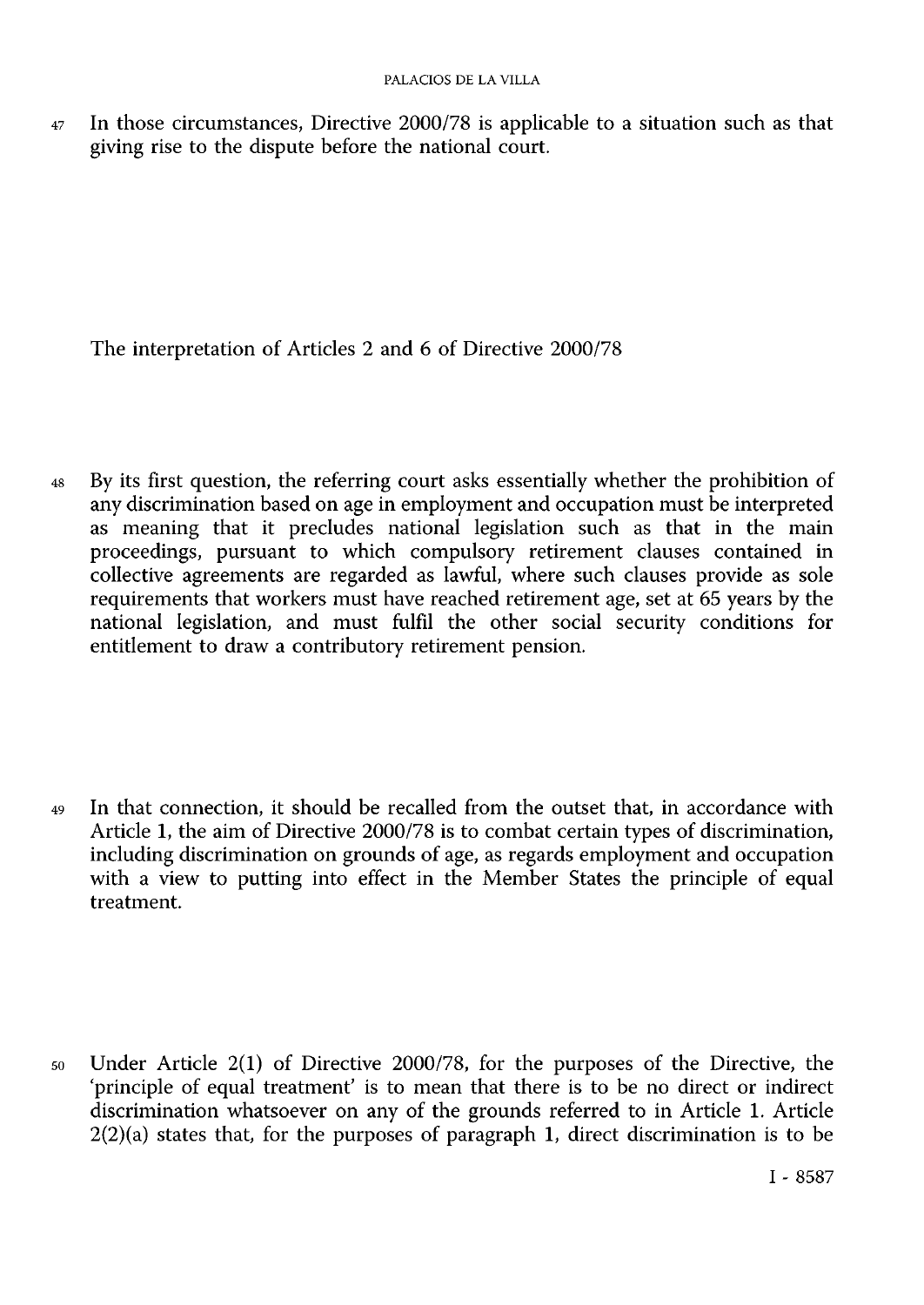taken to occur where one person is treated less favourably than another person in a comparable situation, on any of the grounds referred to in Article 1.

51 National legislation such as that at issue in the main proceedings, according to which the fact that a worker has reached the retirement age laid down by that legislation leads to automatic termination of his employment contract, must be regarded as directly imposing less favourable treatment for workers who have reached that age as compared with all other persons in the labour force. Such legislation therefore establishes a difference in treatment directly based on age, as referred to in Article 2(1) and (2)(a) of Directive 2000/78.

52 Specifically concerning differences of treatment on grounds of age, it is clear from the first subparagraph of Article 6(1) of the directive that such inequalities will not constitute discrimination prohibited under Article 2 'if, within the context of national law, they are objectively and reasonably justified by a legitimate aim, including legitimate employment policy, labour market and vocational training objectives, and if the means of achieving that aim are appropriate and necessary. The second subparagraph of Article 6(1) sets out several examples of differences of treatment having characteristics such as those mentioned in the first subparagraph and, therefore, compatible with the requirements of Community law.

53 In this case, it must be observed, as the Advocate General pointed out in point 71 of his Opinion, that the single transitional provision, which allows the inclusion of compulsory retirement clauses in collective agreements, was adopted, at the instigation of the social partners, as part of a national policy seeking to promote better access to employment, by means of better distribution of work between the generations.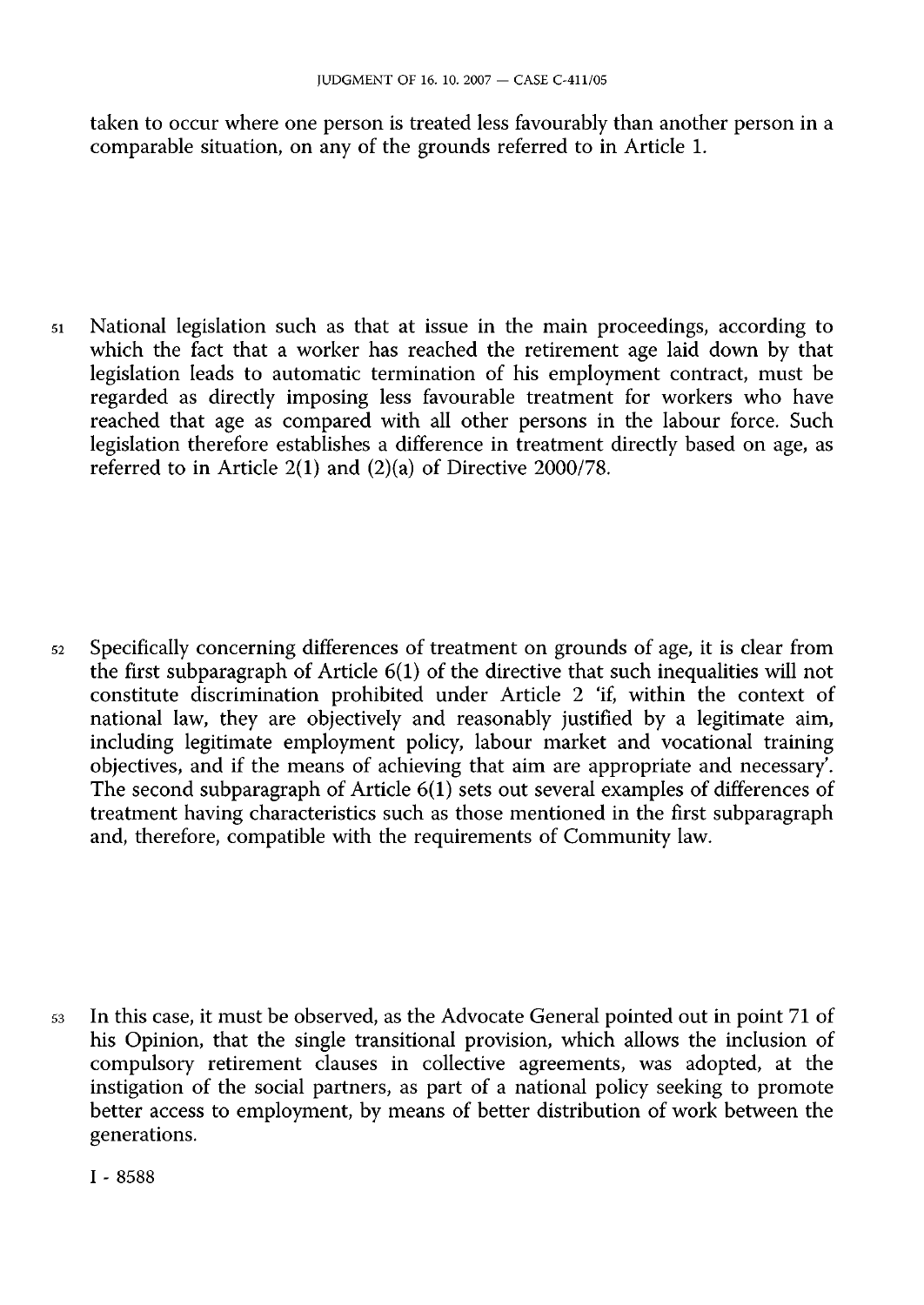54 It is true, as the national court has pointed out, that that provision does not expressly refer to an objective of that kind.

55 However, that fact alone is not decisive.

56 It cannot be inferred from Article 6(1) of Directive 2000/78 that the lack of precision in the national legislation at issue as regards the aim pursued automatically excludes the possibility that it may be justified under that provision.

57 In the absence of such precision, it is important, however, that other elements, taken from the general context of the measure concerned, enable the underlying aim of that law to be identified for the purposes of judicial review of its legitimacy and whether the means put in place to achieve that aim are appropriate and necessary.

58 In this case, it is clear from the referring court's explanations that, first, the compulsory retirement of workers who have reached a certain age was introduced into Spanish legislation in the course of 1980, against an economic background characterised by high unemployment, in order to create, in the context of national employment policy, opportunities on the labour market for persons seeking employment.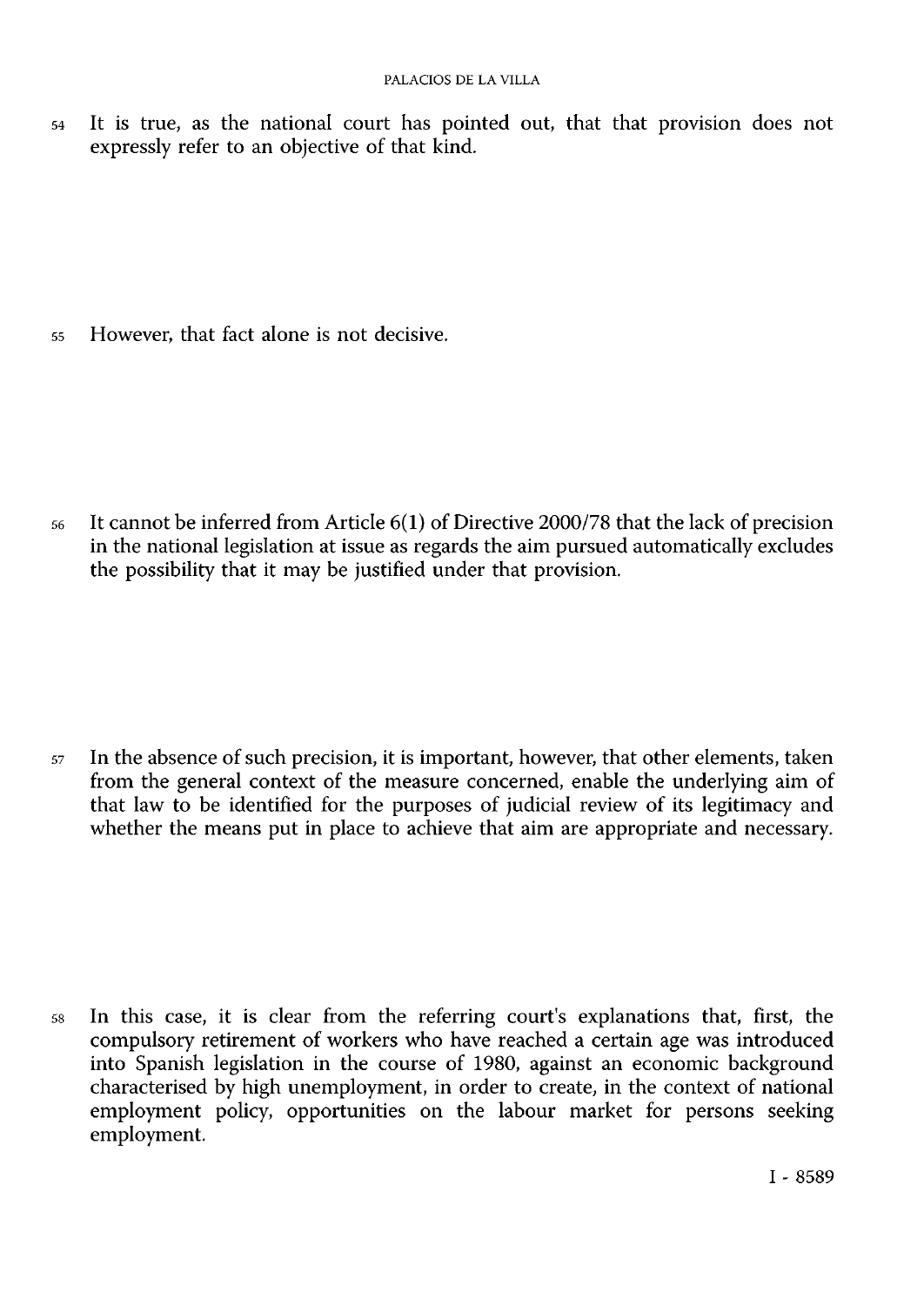59 Secondly, such an objective was expressly set out in the Tenth Additional Provision.

60 Thirdly, after the repeal, in the course of 2001, of the Tenth Additional Provision, and following signature by the Spanish Government and employers' and trade union organisations of the Declaration for Social Dialogue 2004 relating to competitiveness, stable employment and social cohesion, the Spanish legislature reintroduced the compulsory retirement mechanism by Law 14/2005. The aim of Law 14/2005 itself is to create opportunities in the labour market for persons seeking employment. Its single article thus makes it possible, in collective agreements, to include clauses authorising the termination of an employment contract on the ground that the worker has reached retirement age, provided that that measure is linked to objectives which are consistent with employment policy and are set out in the collective agreement', such as 'the conversion of temporary contracts into permanent contracts [or] the recruitment of new workers'.

61 In that context, and given the numerous disputes concerning the repercussions of repeal of the Tenth Additional Provision on compulsory retirement clauses contained in collective agreements concluded under Law 8/1980, both in its original version and that approved by Royal Legislative Decree 1/1995, together with the ensuing legal uncertainty for the social partners, the single transitional provision of Law 14/2005 confirmed that it was possible to set an age-limit for compulsory retirement in accordance with those collective agreements.

 $62$  Thus, placed in its context, the single transitional provision was aimed at regulating the national labour market, in particular, for the purposes of checking unemployment.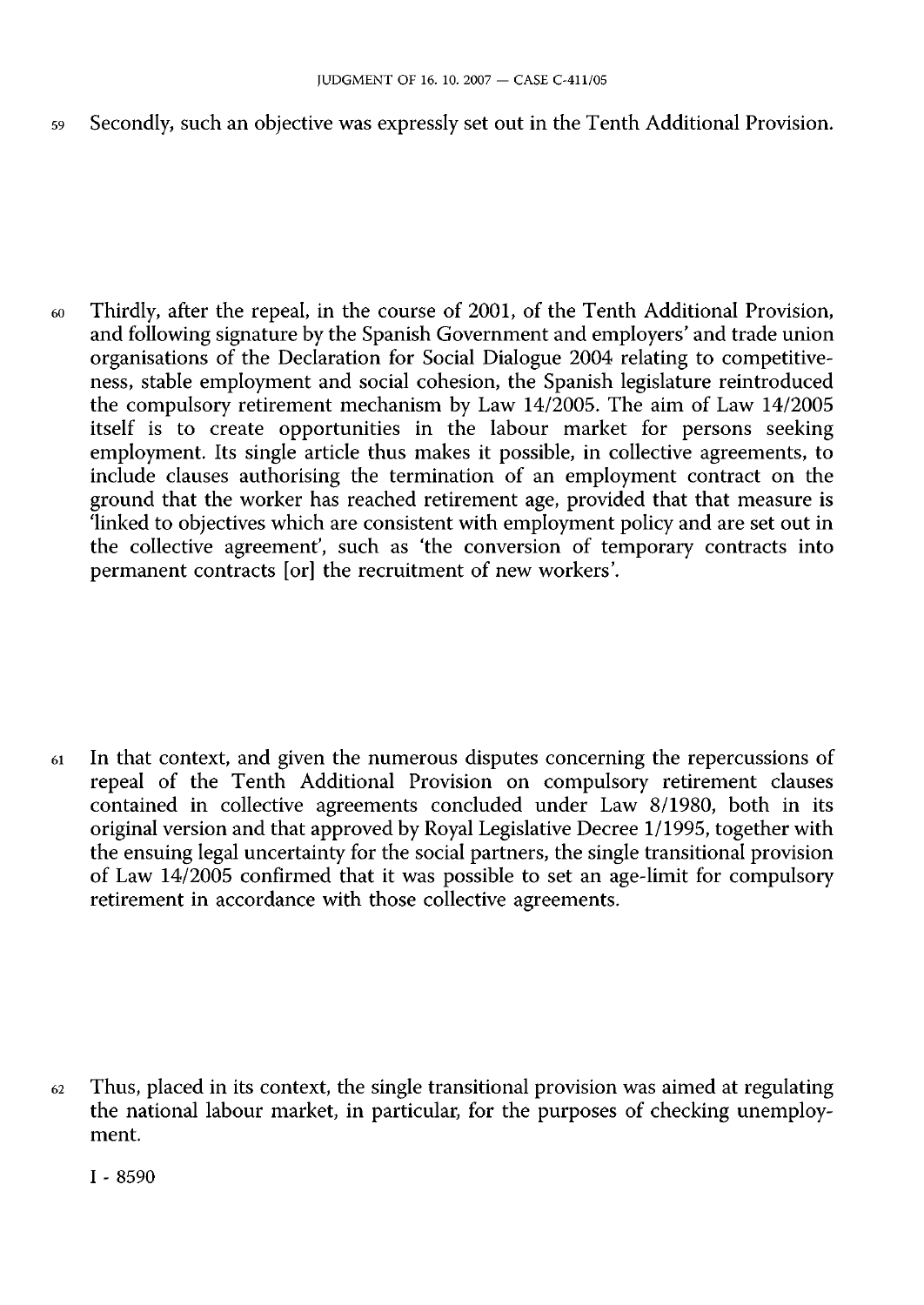63 That assessment is further reinforced by the fact that, in this case, the third paragraph of Article 19 of the collective agreement expressly mentions the 'interests of promoting employment' as an objective of the measure established by that provision.

64 The legitimacy of such an aim of public interest cannot reasonably be called into question, since employment policy and labour market trends are among the objectives expressly laid down in the first subparagraph of Article 6(1) of Directive 2000/78 and, in accordance with the first indent of the first paragraph of Article 2 EU and Article 2 EC, the promotion of a high level of employment is one of the ends pursued both by the European Union and the European Community.

65 Furthermore, the Court has already held that encouragement of recruitment undoubtedly constitutes a legitimate aim of social policy (see, in particular, Case C-208/05 *ITC* [2007] ECR I-181, paragraph 39) and that assessment must evidently apply to instruments of national employment policy designed to improve opportunities for entering the labour market for certain categories of workers.

66 Therefore, an objective such as that referred to by the legislation at issue must, in principle, be regarded as 'objectively and reasonably' justifying 'within the context of national law', as provided for by the first subparagraph of Article 6(1) of Directive 2000/78, a difference in treatment on grounds of age laid down by the Member States.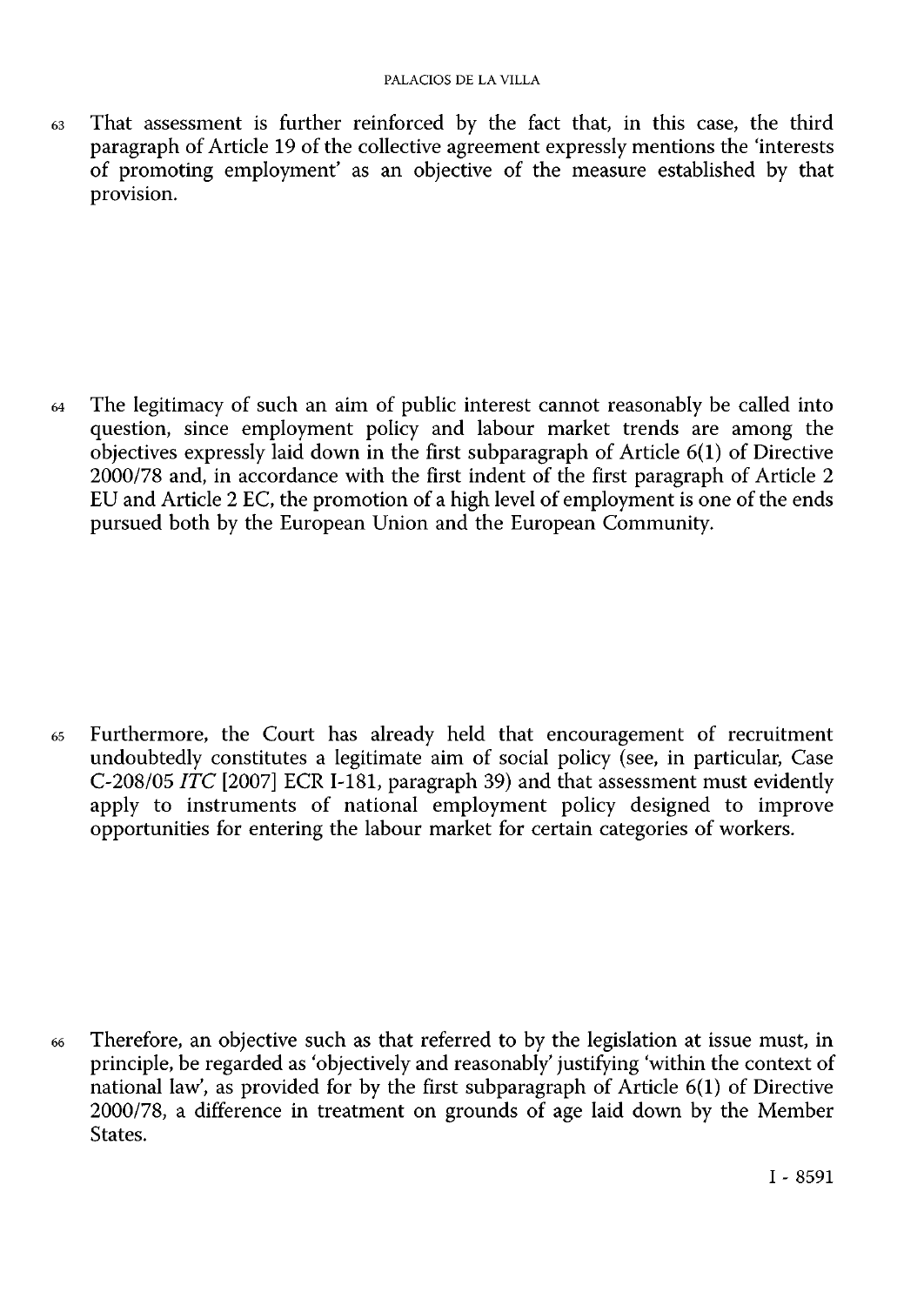$67$  It remains to be determined whether, in accordance with the terms of that provision, the means employed to achieve such a legitimate aim are 'appropriate and necessary'.

68 It should be recalled in this context that, as Community law stands at present, the Member States and, where appropriate, the social partners at national level enjoy broad discretion in their choice, not only to pursue a particular aim in the field of social and employment policy, but also in the definition of measures capable of achieving it (see, to that effect, Case C-144/04 *Mangold* [2005] ECR I-9981, paragraph 63).

69 As is already clear from the wording, 'specific provisions which may vary in accordance with the situation in Member States', in recital 25 in the preamble to Directive 2000/78, such is the case as regards the choice which the national authorities concerned may be led to make on the basis of political, economic, social, demographic and/or budgetary considerations and having regard to the actual situation in the labour market in a particular Member State, to prolong people's working life or, conversely, to provide for early retirement.

70 Furthermore, the competent authorities at national, regional or sectoral level must have the possibility available of altering the means used to attain a legitimate aim of public interest, for example by adapting them to changing circumstances in the employment situation in the Member State concerned. The fact that the compulsory retirement procedure was reintroduced in Spain after being repealed for several years is accordingly of no relevance.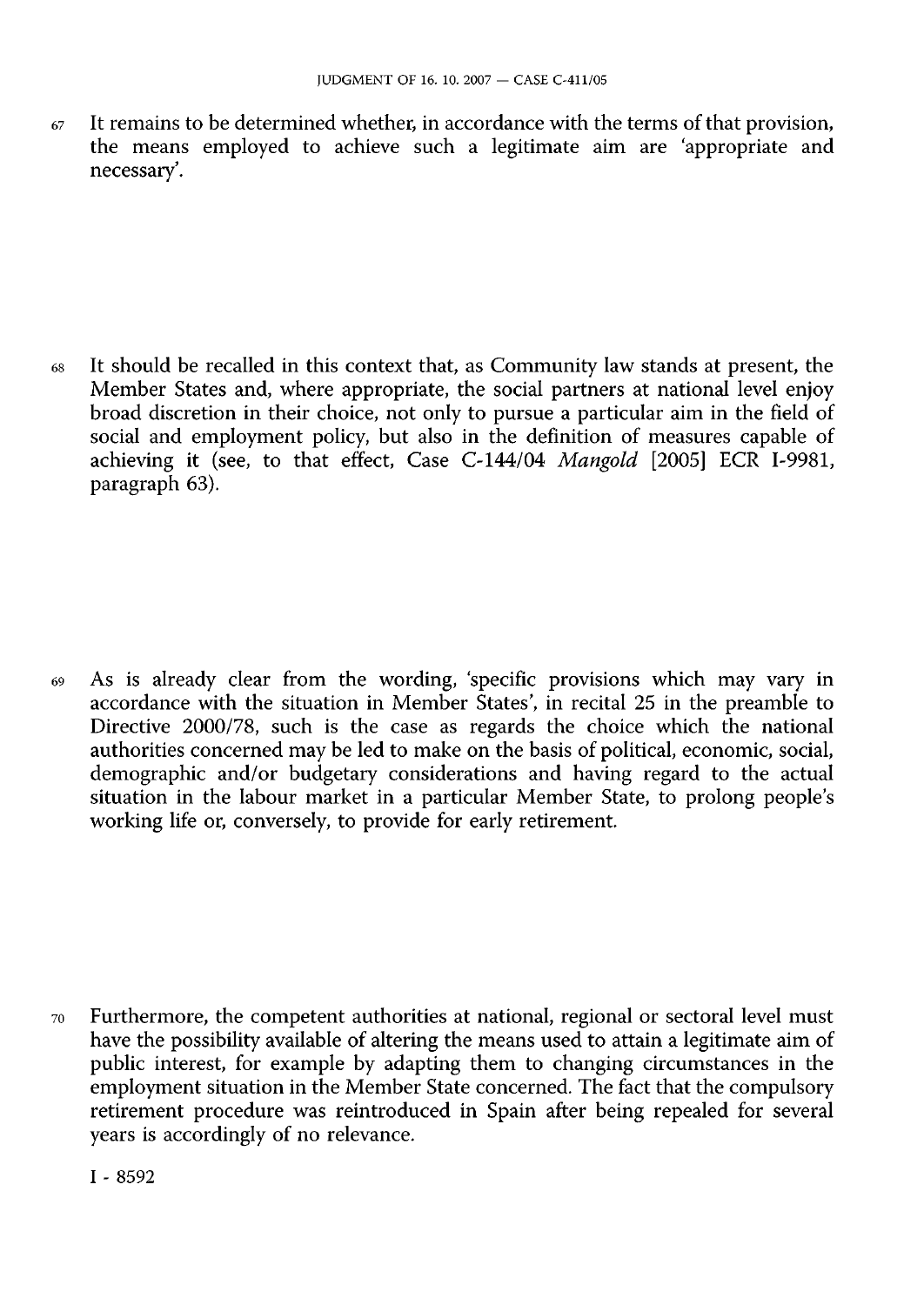71 It is, therefore, for the competent authorities of the Member States to find the right balance between the different interests involved. However, it is important to ensure that the national measures laid down in that context do not go beyond what is appropriate and necessary to achieve the aim pursued by the Member State concerned.

72 It does not appear unreasonable for the authorities of a Member State to take the view that a measure such as that at issue in the main proceedings may be appropriate and necessary in order to achieve a legitimate aim in the context of national employment policy, consisting in the promotion of full employment by facilitating access to the labour market.

73 Furthermore, the measure cannot be regarded as unduly prejudicing the legitimate claims of workers subject to compulsory retirement because they have reached the age-limit provided for; the relevant legislation is not based only on a specific age, but also takes account of the fact that the persons concerned are entitled to financial compensation by way of a retirement pension at the end of their working life, such as that provided for by the national legislation at issue in the main proceedings, the level of which cannot be regarded as unreasonable.

74 Moreover, the relevant national legislation allows the social partners to opt, by way of collective agreements — and therefore with considerable flexibility — for application of the compulsory retirement mechanism so that due account may be taken not only of the overall situation in the labour market concerned, but also of the specific features of the jobs in question.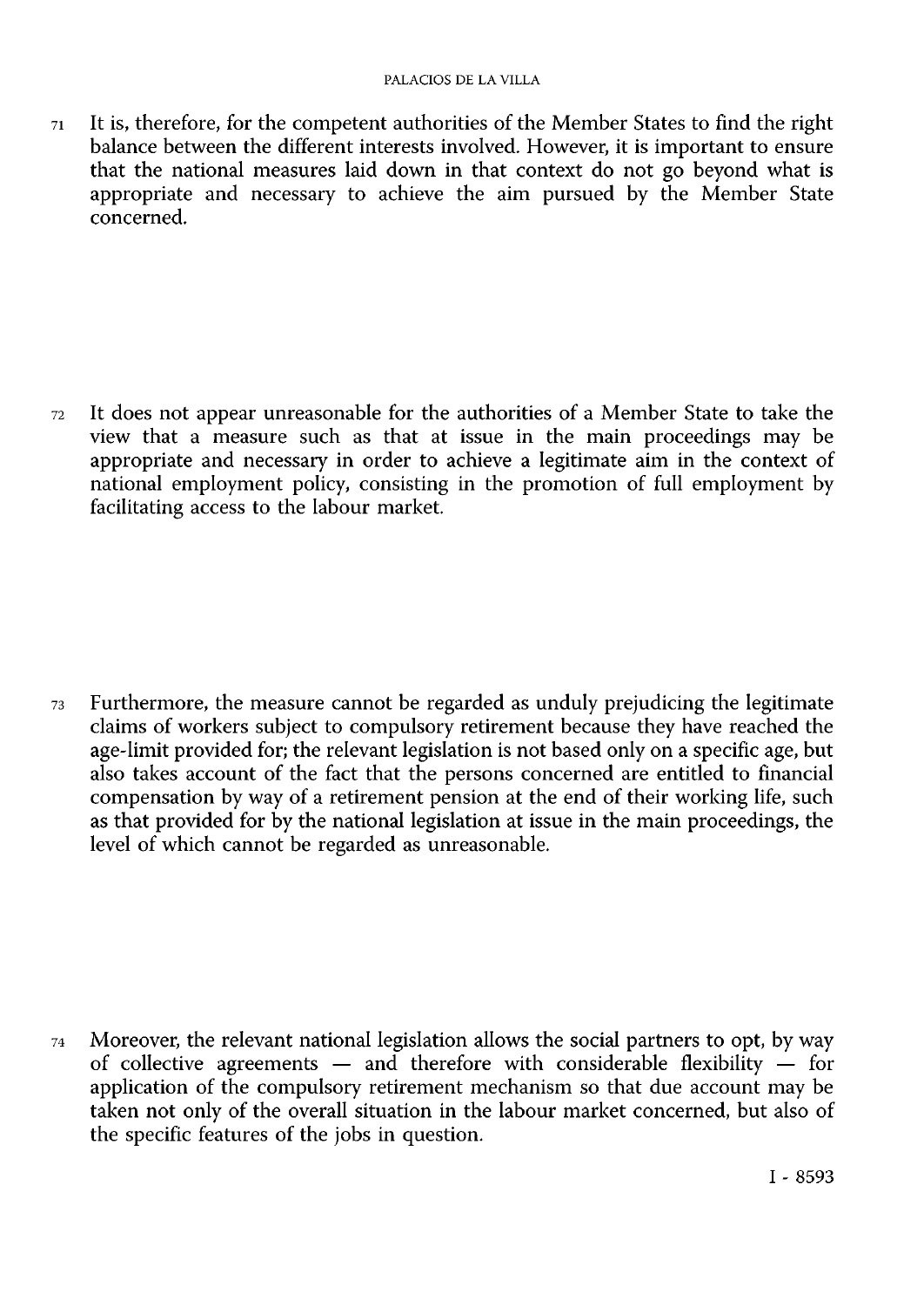75 In the light of those factors, it cannot reasonably be maintained that national legislation such as that at issue in the main proceedings is incompatible with the requirements of Directive 2000/78.

76 Given the foregoing interpretation of Directive 2000/78, there is no need for the Court to give a ruling in relation to Article 13  $EC$  — also referred to in the first question — on the basis of which that directive was adopted.

 $77$  In the light of all the foregoing considerations, the answer to the first question must be that the prohibition on any discrimination on grounds of age, as implemented by Directive 2000/78, must be interpreted as not precluding national legislation, such as that at issue in the main proceedings, pursuant to which compulsory retirement clauses contained in collective agreements are lawful where such clauses provide as sole requirements that workers must have reached retirement age, set at 65 by national law, and must have fulfilled the conditions set out in the social security legislation for entitlement to a retirement pension under their contribution regime, where

— the measure, although based on age, is objectively and reasonably justified in the context of national law by a legitimate aim relating to employment policy and the labour market, and

— it is not apparent that the means put in place to achieve that aim of public interest are inappropriate and unnecessary for the purpose.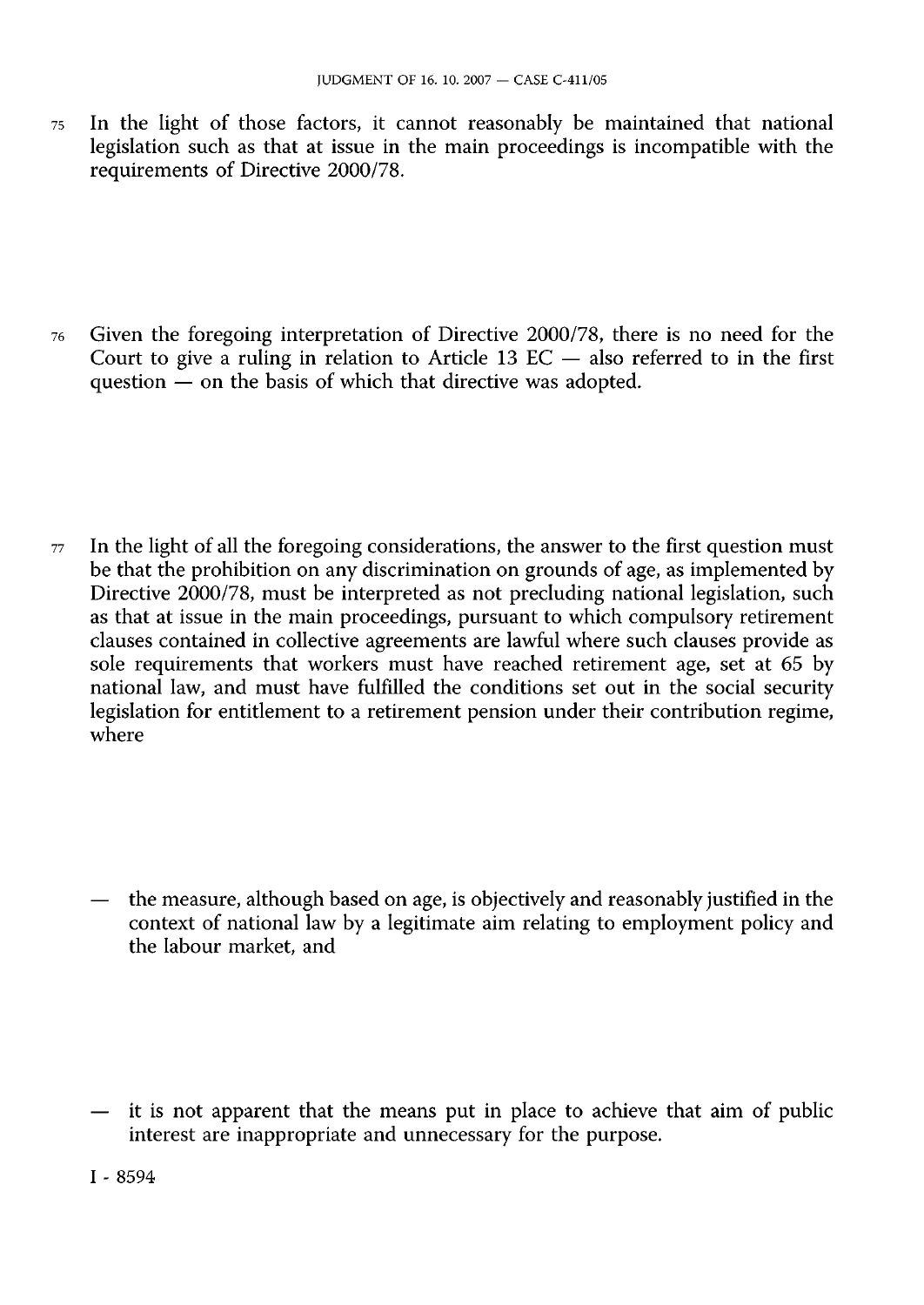*The second question* 

78 In view of the answer in the negative given to the first question of the referring court, it is unnecessary to answer the second question.

**Costs** 

79 Since these proceedings are, for the parties to the main proceedings, a step in the action pending before the national court, the decision on costs is a matter for that court. Costs incurred in submitting observations to the Court, other than the costs of those parties, are not recoverable.

On those grounds, the Court (Grand Chamber) hereby rules:

**The prohibition on any discrimination on grounds of age, as implemented by Council Directive 2000/78/EC of 27 November 2000 establishing a general framework for equal treatment in employment and occupation, must be interpreted as not precluding national legislation such as that at issue in the main proceedings, pursuant to which compulsory retirement clauses contained**